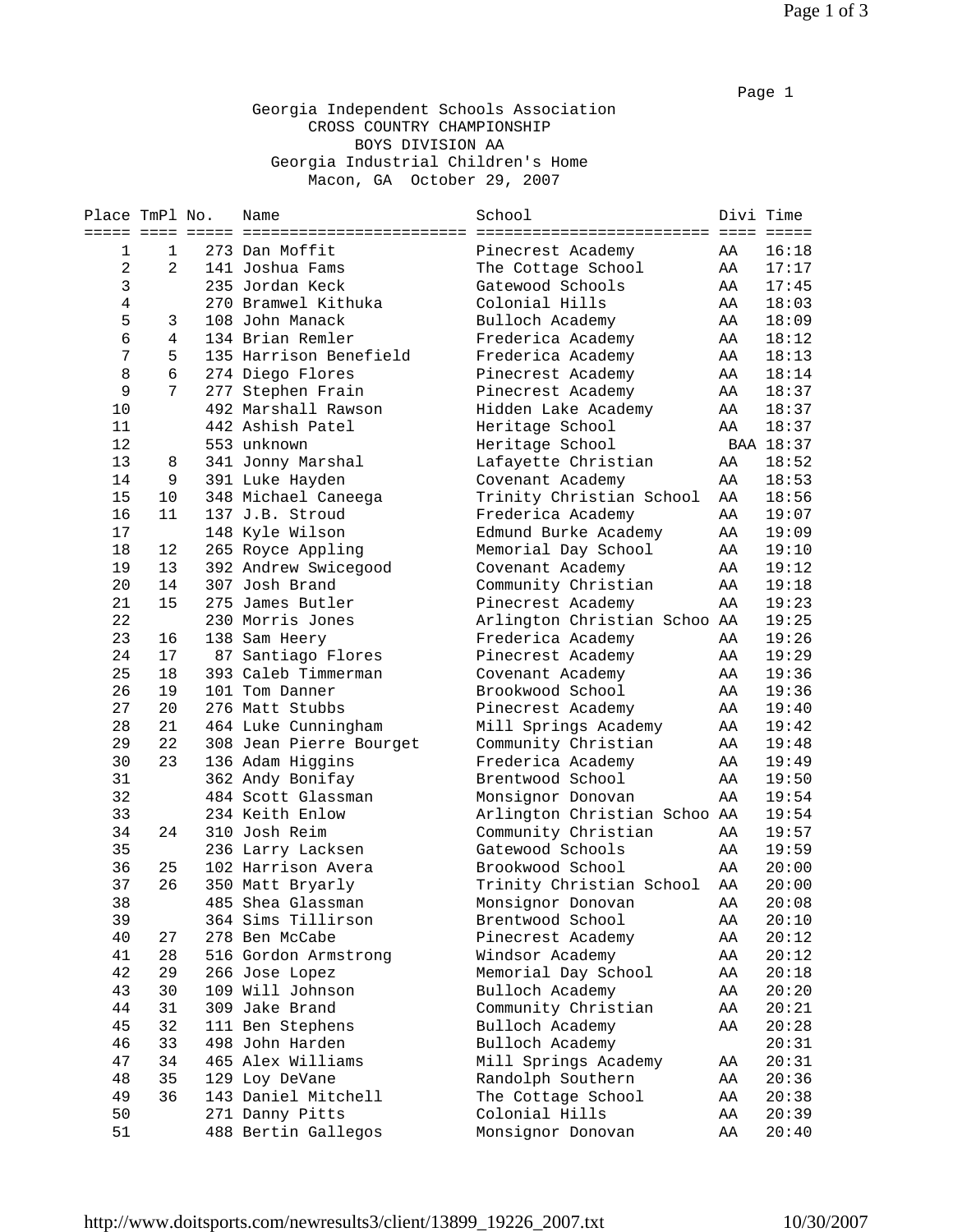| 52  |    | 272 Levi Griffin      | Terrell Academy              | ΑA | 20:43     |
|-----|----|-----------------------|------------------------------|----|-----------|
| 53  | 37 | 394 Adam Hayden       | Covenant Academy             | AA | 20:44     |
| 54  | 38 | 501 Key Compton       | St. Andrew's School          | AA | 20:46     |
| 55  | 39 | 466 Josh Turner       | Mill Springs Academy         | AA | 20:49     |
| 56  | 40 | 349 Kyle Wray         | Trinity Christian School     | AA | 20:54     |
| 57  | 41 | 103 Ben Mavity        | Brookwood School             | AA | 20:57     |
| 58  | 42 | 517 Chase Johnson     | Windsor Academy              | AA | 20:58     |
| 59  | 43 | 104 Ben Jones         | Brookwood School             | AA | 21:01     |
| 60  |    | 410 Josh Parton       | Monroe Academy               | AA | 21:04     |
| 61  | 44 | 119 Austin Anderson   | Tiftarea Academy             | AA | 21:05     |
| 62  | 45 | 144 Chris Hernandex   | The Cottage School           | AA | 21:06     |
| 63  | 46 | 110 Matt Williamson   | Bulloch Academy              | AA | 21:12     |
| 64  | 47 | 311 Max Thrasher      | Community Christian          | AA | 21:19     |
| 65  | 48 | 120 Evan Ray          | Tiftarea Academy             | AA | 21:22     |
| 66  | 49 | 140 Kevin Grozier     | Frederica Academy            | AA | 21:23     |
| 67  | 50 | 395 Brian Murphy      | Covenant Academy             | AA | 21:23     |
| 68  | 51 | 139 Misha CHristmann  | Frederica Academy            | AA | 21:28     |
| 69  | 52 | 118 Thad Holden       | Holy Spirit Prep             | AA | 21:29     |
| 70  | 53 | 117 Joey LeDonne      | Holy Spirit Prep             | AA | 21:35     |
| 71  | 54 | 353 Trinity Smalley   | Trinity Christian School     | AA | 21:38     |
| 72  | 55 | 267 Ian Miller        | Memorial Day School          | AA | 21:52     |
| 73  | 56 | 105 William Lee       | Brookwood School             | AA | 21:57     |
| 74  | 57 | 475 Cameron Thomas    | Robert Toombs Christian      | AA | 21:57     |
| 75  |    | 351 Andrew Eck        |                              |    |           |
|     | 58 | 131 Jake Kotter       | Trinity Christian School     | AA | 21:58     |
| 76  |    |                       | Westwood School              | Α  | 22:05     |
| 77  | 59 | 125 Clay Ferguson     | Randolph Southern            | AA | 22:21     |
| 78  | 60 | 554 Sydney Worthy     | Randolph Southern            |    | BAA 22:21 |
| 79  |    | 365 Josh Brannen      | Brentwood School             | AA | 22:26     |
| 80  |    | 412 Hamilton Bolton   | Monroe Academy               | AA | 22:27     |
| 81  | 61 | 116 Robert Chenault   | Holy Spirit Prep             | AA | 22:27     |
| 82  |    | 233 Sam Franz         | Arlington Christian Schoo AA |    | 22:30     |
| 83  | 62 | 502 Mitch Nodzack     | St. Andrew's School          | AA | 22:32     |
| 84  | 63 | 343 Daniel Gomez      | Lafayette Christian          | AA | 22:34     |
| 85  | 64 | 352 Justin Patton     | Trinity Christian School     | AA | 22:41     |
| 86  | 65 | 396 David Nunn        | Covenant Academy             | AA | 22:41     |
| 87  | 66 | 342 Galen Mallory     | Lafayette Christian          | AA | 22:45     |
| 88  | 67 | 344 Jarred Pike       | Lafayette Christian          | AA | 22:47     |
| 89  | 68 | 106 Ty Autry          | Brookwood School             | AA | 22:48     |
| 90  | 69 | 114 Joe Voss          | Holy Spirit Prep             | AA | 22:56     |
| 91  |    | 413 Blake White       | Monroe Academy               | ΑA | 22:58     |
| 92  |    | 496 Alex Roberson     | David Emanuel Academy        | ΑA | 23:01     |
| 93  | 70 | 504 Jeff Gonzalez     | St. Andrew's School          | AA | 23:04     |
| 94  | 71 | 145 Daniel Glisson    | The Cottage School           | AA | 23:14     |
| 95  |    | 487 Danny Bui         | Monsignor Donovan            | AA | 23:20     |
| 96  | 72 | 269 Austin Eskew      | Memorial Day School          | AA | 23:28     |
| 97  |    | 231 Tony Cole         | Arlington Christian Schoo AA |    | 23:32     |
| 98  | 73 | 122 Michael Arena     | Tiftarea Academy             | AA | 23:34     |
| 99  | 74 | 107 Chris Brogg       | Brookwood School             | AA | 23:36     |
| 100 | 75 | 112 Gordon Beasley    | Bulloch Academy              | AA | 23:41     |
| 101 | 76 | 268 Charles Leak      | Memorial Day School          | AA | 23:49     |
| 102 | 77 | 476 Jonathan Pittman  | Robert Toombs Christian      | AA | 24:07     |
| 103 |    | 493 David Hitchcock   | Hidden Lake Academy          | AA | 24:13     |
| 104 |    | 149 Holden Vause      | Edmund Burke Academy         | AA | 24:20     |
| 105 | 78 | 121 Will Smith        | Tiftarea Academy             | AA | 24:22     |
| 106 | 79 | 346 Greg Hutcheson    | Lafayette Christian          | AA | 24:22     |
| 107 | 80 | 345 Devan Bhachech    | Lafayette Christian          | AA | 24:27     |
| 108 | 81 | 474 Joshua Owens      | Robert Toombs Christian      | AA | 24:30     |
| 109 |    | 237 Gregory Lancaster | Gatewood Schools             | AA | 24:44     |
| 110 |    | 388 Jack Anderson     | The Howard School            | AA | 24:46     |
| 111 |    | 555 Malhar PATEL      | Tift Area Academy            |    | BAA 24:53 |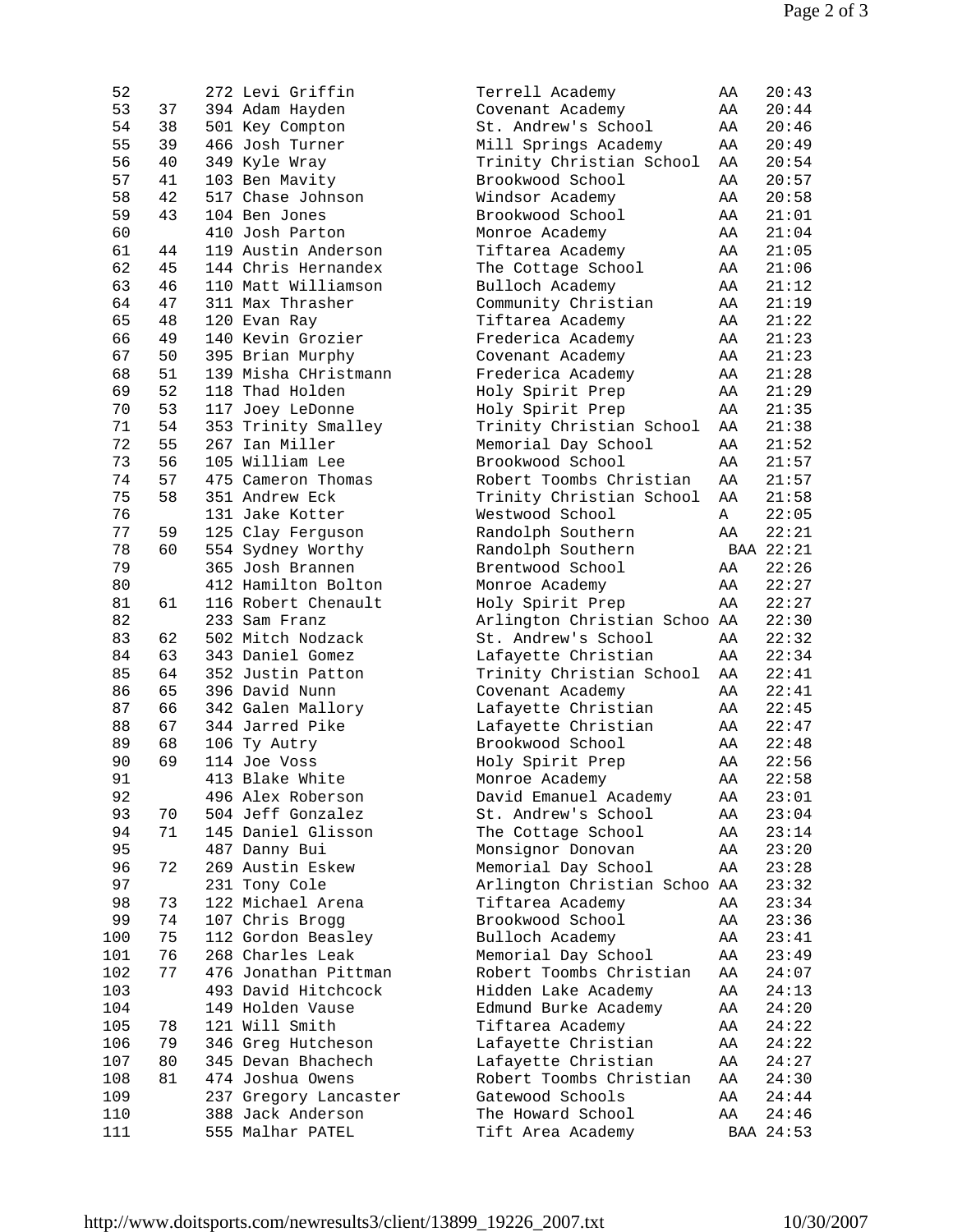| 112 | 82  |     | 115 Rodrigo Pantaja-Navajas | Holy Spirit Prep         | AA | 24:58     |
|-----|-----|-----|-----------------------------|--------------------------|----|-----------|
| 113 | 83  |     | 123 Ryan Hood               | Tiftarea Academy         | AA | 25:02     |
| 114 | 84  |     | 467 Dave Friedland          | Mill Springs Academy     | AA | 25:02     |
| 115 | 85  |     | 113 Davis Howell            | Bulloch Academy          | AA | 25:05     |
| 116 | 86  |     | 499 Joe Bilton              | St. Andrew's School      | AA | 25:13     |
| 117 | 87  |     | 354 Colson Shradar          | Trinity Christian School | AA | 25:32     |
| 118 | 88  |     | 552 Will Burns              | Holy Spirit Prep         | AA | 25:50     |
| 119 | 89  |     | 128 Owen Kimbrell           | Randolph Southern        | AA | 25:54     |
| 120 | 90  |     | 518 Patrick Hodges          | Windsor Academy          | AA | 25:58     |
| 121 | 91  |     | 520 David Story             | Windsor Academy          | AA | 26:03     |
| 122 | 92  |     | 124 Chandler Hammond        | Tiftarea Academy         | AA | 26:06     |
| 123 | 93  |     | 519 Delenn Farmer           | Windsor Academy          | AA | 26:12     |
| 124 | 94  |     | 147 Jordan Taylor           | The Cottage School       | AA | 26:18     |
| 125 | 95  |     | 468 Patrick Marco           | Mill Springs Academy     | AA | 26:48     |
| 126 | 96  |     | 503 Mitch Nodzack           | St. Andrew's School      | AA | 27:01     |
| 127 |     |     | 495 Evan Simmons            | David Emanuel Academy    | AA | 27:07     |
| 128 | 97  |     | 146 Madison Freel           | The Cottage School       | AA | 27:17     |
| 129 | 98  |     | 556 Sam Worthy              | Randolph Southern        |    | BAA 27:29 |
| 130 | 99  |     | 347 Matt Duraski            | Lafayette Christian      | AA | 27:47     |
| 131 | 100 |     | 478 Marco Orrel             | Robert Toombs Christian  | AA | 27:57     |
| 132 | 101 | 477 | Lance Stokes                | Robert Toombs Christian  | AA | 27:57     |
| 133 |     |     | 150 Cody Ashe               | Edmund Burke Academy     | AA | 28:34     |
| 134 | 102 |     | 312 Josh Roberts            | Community Christian      | AA | 28:41     |
| 135 | 103 |     | 469 Chris Magill            | Mill Springs Academy     | AA | 29:39     |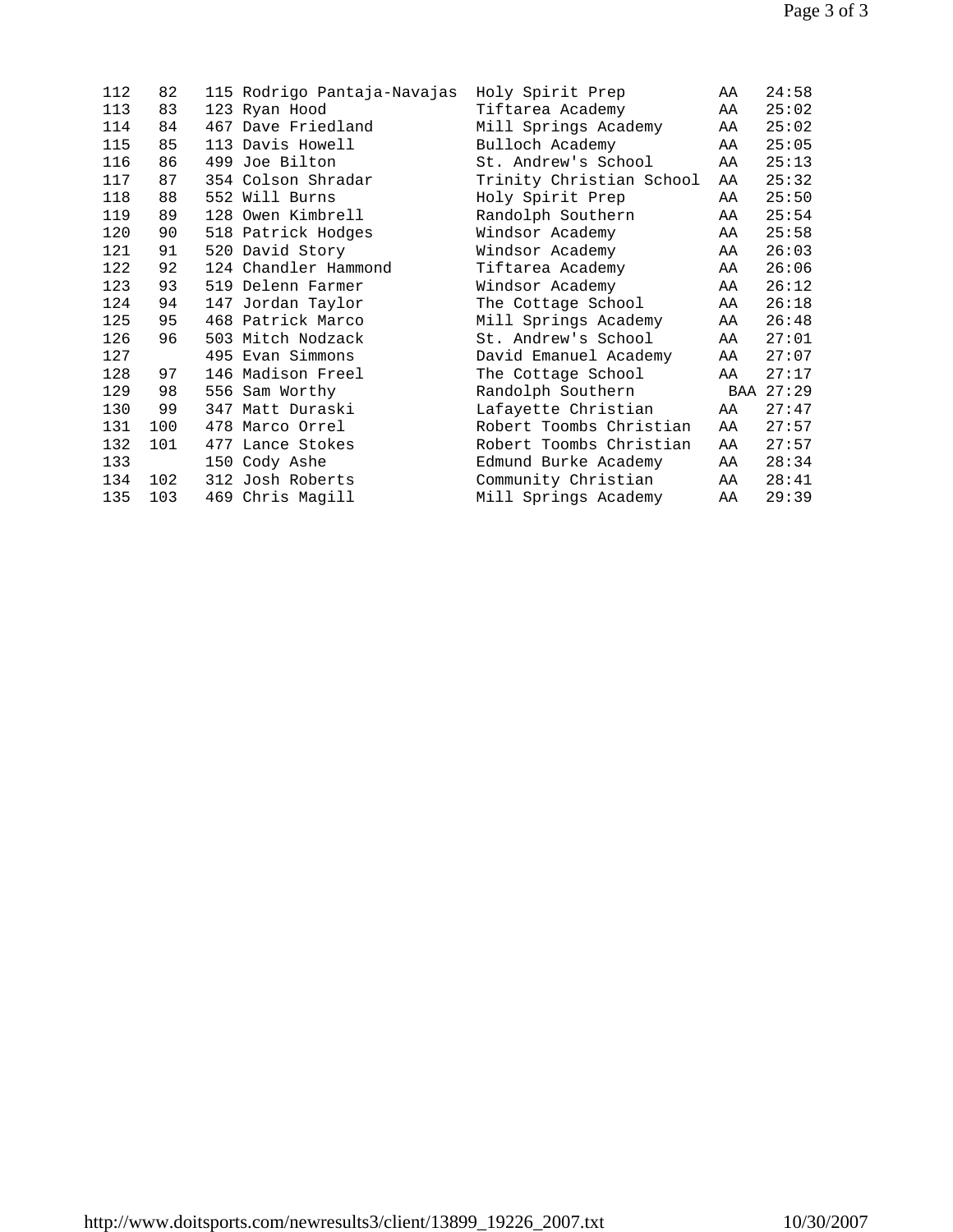Georgia Independent Schools Association CROSS COUNTRY CHAMPIONSHIP BOYS DIVISION AA Georgia Industrial Children's Home Macon, GA October 29, 2007

\*\*\*\*\*\*\*\*\*\*\* BOYS AA TEAM SCORES \*\*\*\*\*\*\*\*\*\*

| 1.                  | 46       | Pinecrest Academy               | 18:25<br>$\left($ | 1:32:01)         |
|---------------------|----------|---------------------------------|-------------------|------------------|
| 1                   | 1        | Dan Moffit                      | 16:18             |                  |
| $\overline{2}$      | 6        | Diego Flores                    | 18:14             |                  |
| 3                   | 7        | Stephen Frain                   | 18:37             |                  |
| 4                   | 15       | James Butler                    | 19:23             |                  |
| 5                   |          | 17 Santiago Flores              | 19:29             |                  |
| 6                   |          | (20) Matt Stubbs                | 19:40             |                  |
| 7                   | $\left($ | 27) Ben McCabe                  | 20:12             |                  |
|                     |          |                                 |                   |                  |
| 2.                  | 59       | Frederica Academy               | 18:58             | 1:34:47          |
|                     |          |                                 |                   |                  |
| 1                   | 4        | Brian Remler                    | 18:12             |                  |
| $\mathbf{2}$        | 5        | Harrison Benefield              | 18:13             |                  |
| 3<br>$\overline{4}$ | 11       | J.B. Stroud                     | 19:07             |                  |
| 5                   |          | 16 Sam Heery                    | 19:26             |                  |
|                     |          | 23 Adam Higgins                 | 19:49             |                  |
| 6                   |          | (49) Kevin Grozier              | 21:23             |                  |
| 7                   |          | (51) Misha CHristmann           | 21:28             |                  |
| 3.                  | 127      | Covenant Academy                | $\left($<br>19:58 | 1:39:48)         |
| $\mathbf 1$         | 9        |                                 | 18:53             |                  |
| $\overline{c}$      | 13       | Luke Hayden<br>Andrew Swicegood | 19:12             |                  |
| 3                   | 18       | Caleb Timmerman                 | 19:36             |                  |
| $\overline{4}$      |          | 37 Adam Hayden                  | 20:44             |                  |
| 5                   | 50       | Brian Murphy                    | 21:23             |                  |
| 6                   |          | (65) David Nunn                 | 22:41             |                  |
|                     |          |                                 |                   |                  |
| 4.                  | 138      | Community Christian             | 20:09             | 1:40:43)         |
| 1                   | 14       | Josh Brand                      | 19:18             |                  |
| $\overline{c}$      | 22       | Jean Pierre Bourget             | 19:48             |                  |
| 3                   | 24       | Josh Reim                       | 19:57             |                  |
| $\overline{4}$      | 31       | Jake Brand                      | 20:21             |                  |
| 5                   | 47       | Max Thrasher                    | 21:19             |                  |
| 6                   |          | (102) Josh Roberts              | 28:41             |                  |
| $5$ .               | 144      | Bulloch Academy                 | $\left($          | $20:08$ 1:40:40) |
|                     |          | =============                   |                   |                  |
| 1                   | 3        | John Manack                     | 18:09             |                  |
| $\mathbf{2}$        | 30       | Will Johnson                    | 20:20             |                  |
| 3                   | 32       | Ben Stephens                    | 20:28             |                  |
| $\overline{4}$      | 33       | John Harden                     | 20:31             |                  |
| 5                   | 46       | Matt Williamson                 | 21:12             |                  |
| 6                   |          | (75) Gordon Beasley             | 23:41             |                  |
| 7                   | (85)     | Davis Howell                    | 25:05             |                  |
| 6.                  | 184      | Brookwood School                | 20:43<br>(        | 1:43:31)         |
|                     |          |                                 |                   |                  |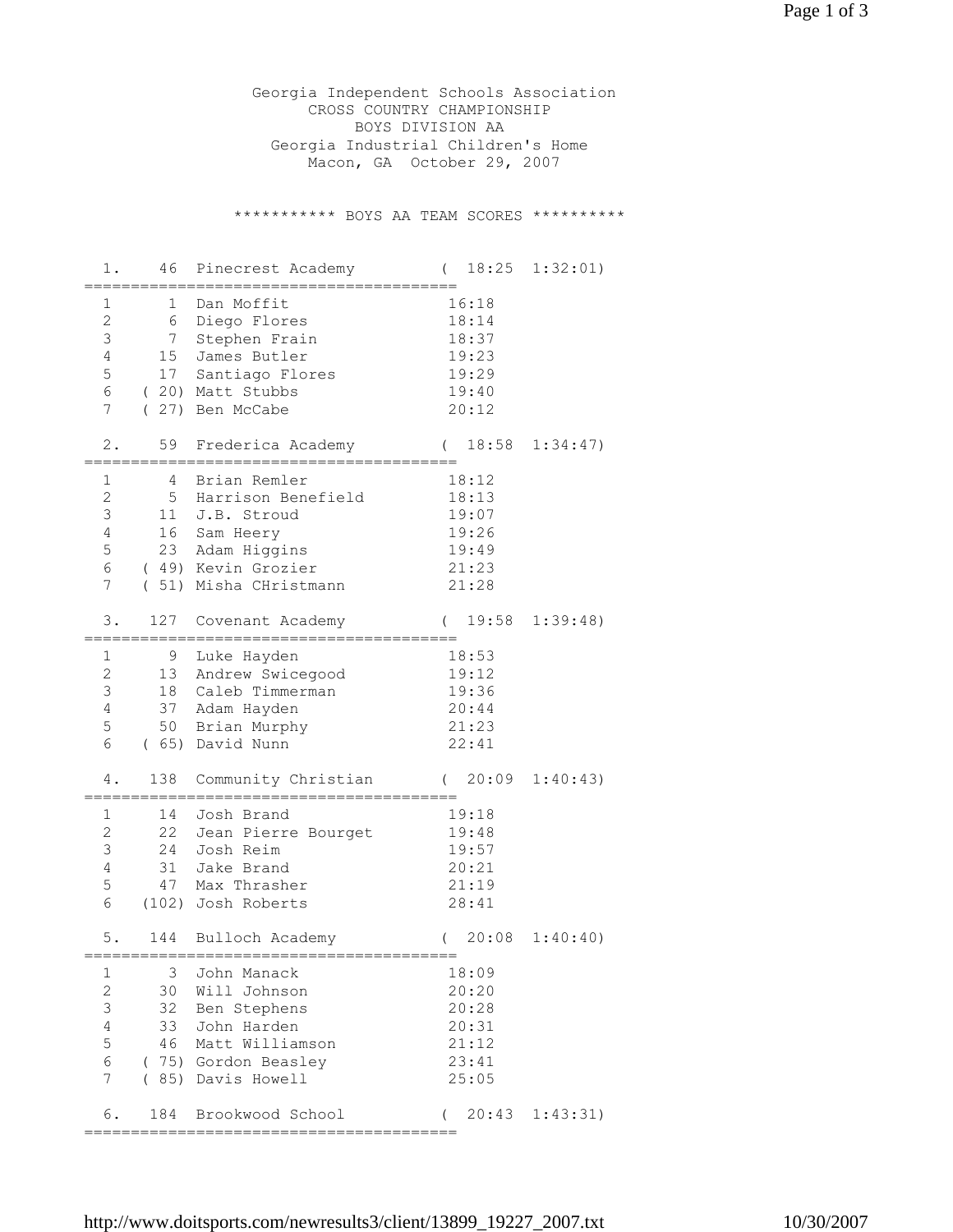| $\mathbf 1$<br>$\overline{c}$<br>3<br>$\overline{4}$<br>5<br>6<br>7                        | 19              | Tom Danner<br>25 Harrison Avera<br>41 Ben Mavity<br>43 Ben Jones<br>56 William Lee<br>(68) Ty Autry<br>(74) Chris Brogg                                 | 19:36<br>20:00<br>20:57<br>21:01<br>21:57<br>22:48<br>23:36               |                         |
|--------------------------------------------------------------------------------------------|-----------------|---------------------------------------------------------------------------------------------------------------------------------------------------------|---------------------------------------------------------------------------|-------------------------|
| 7.                                                                                         |                 | 188 Trinity Christian School (20:42 1:43:26)                                                                                                            |                                                                           |                         |
| $\mathbf 1$<br>$\mathbf{2}$<br>$\mathfrak{Z}$<br>$\overline{4}$<br>5<br>6                  |                 | 10 Michael Caneega<br>26 Matt Bryarly<br>40 Kyle Wray<br>54 Trinity Smalley<br>58 Andrew Eck<br>(64) Justin Patton<br>7 (87) Colson Shradar             | 18:56<br>20:00<br>20:54<br>21:38<br>21:58<br>22:41<br>25:32               |                         |
| 8.                                                                                         |                 | 244 Memorial Day School (21:44 1:48:37)                                                                                                                 |                                                                           |                         |
| $\mathbf{1}$<br>$\mathbf{2}$<br>3<br>$\overline{4}$<br>5                                   |                 | 12 Royce Appling<br>29 Jose Lopez<br>55 Ian Miller<br>72 Austin Eskew<br>76 Charles Leak                                                                | 19:10<br>20:18<br>21:52<br>23:28<br>23:49                                 |                         |
| 9.                                                                                         |                 | 248 The Cottage School                                                                                                                                  |                                                                           | $(21:43 \t1:48:33)$     |
| $\mathbf 1$<br>$\overline{2}$<br>$\mathfrak{Z}$<br>$4\overline{ }$<br>5<br>$6\overline{6}$ | $2\overline{ }$ | Joshua Fams<br>36 Daniel Mitchell<br>45 Chris Hernandex<br>71 Daniel Glisson<br>94 Jordan Taylor<br>( 97) Madison Freel<br>10. 273 Mill Springs Academy | 17:17<br>20:38<br>21:06<br>23:14<br>26:18<br>27:17<br>$(22:35 \t1:52:52)$ |                         |
| 1<br>$\overline{2}$<br>3 <sup>7</sup><br>4<br>5<br>6                                       |                 | 21 Luke Cunningham<br>34 Alex Williams<br>39 Josh Turner<br>84 Dave Friedland<br>95 Patrick Marco<br>(103) Chris Magill                                 | 19:42<br>20:31<br>20:49<br>25:02<br>26:48<br>29:39                        |                         |
| 11.                                                                                        |                 | 283 Lafayette Christian                                                                                                                                 | $(22:16 \t1:51:20)$                                                       |                         |
| 1<br>$\overline{c}$<br>3<br>$\overline{4}$<br>5<br>6<br>$7\overline{ }$                    |                 | 8 Jonny Marshal<br>63 Daniel Gomez<br>66 Galen Mallory<br>67 Jarred Pike<br>79 Greg Hutcheson<br>(80) Devan Bhachech<br>( 99) Matt Duraski              | 18:52<br>22:34<br>22:45<br>22:47<br>24:22<br>24:27<br>27:47               |                         |
| 12.                                                                                        |                 | 317 Holy Spirit Prep                                                                                                                                    |                                                                           | $(22:41 \quad 1:53:25)$ |
| 1<br>$\mathbf{2}$<br>3<br>$\overline{4}$                                                   |                 | 52 Thad Holden<br>53 Joey LeDonne<br>61 Robert Chenault<br>69 Joe Voss                                                                                  | 21:29<br>21:35<br>22:27<br>22:56                                          |                         |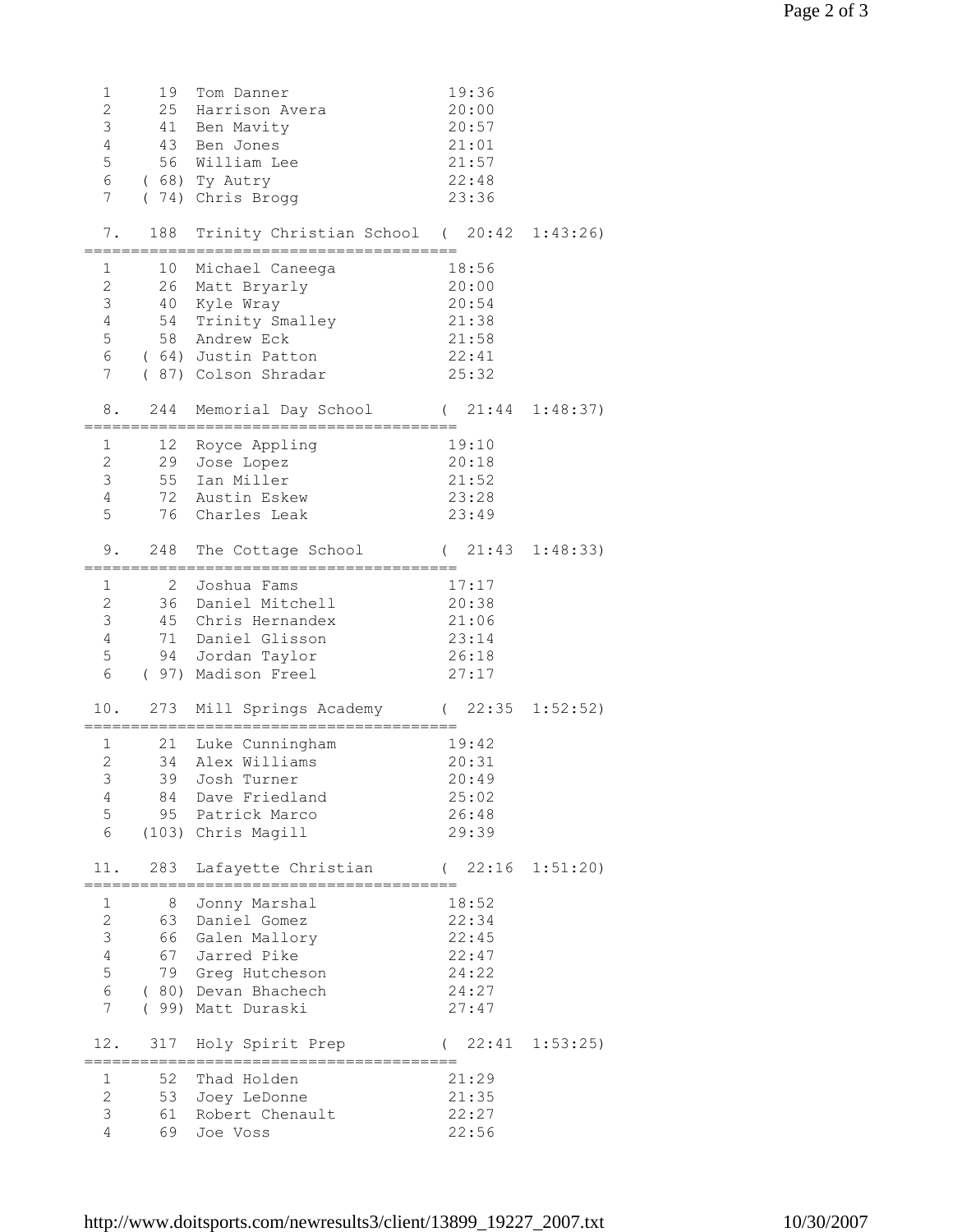| 5<br>6                                               | 82                           | Rodrigo Pantaja-Navajas<br>( 88) Will Burns                                                            | 24:58<br>25:50                                     |                   |
|------------------------------------------------------|------------------------------|--------------------------------------------------------------------------------------------------------|----------------------------------------------------|-------------------|
| 13.                                                  | 326                          | Tiftarea Academy                                                                                       | 23:05<br>$\left($                                  | 1:55:25           |
| 1<br>$\overline{2}$<br>3<br>$\overline{4}$<br>5<br>6 | 44<br>48<br>73               | Austin Anderson<br>Evan Ray<br>Michael Arena<br>78 Will Smith<br>83 Ryan Hood<br>(92) Chandler Hammond | 21:05<br>21:22<br>23:34<br>24:22<br>25:02<br>26:06 |                   |
| 14.                                                  | 341<br>============          | Randolph Southern<br>=========================                                                         | 23:45<br>$\left($                                  | 1:58:41)          |
| 1<br>$\overline{c}$<br>3<br>$\overline{4}$<br>5      | 35<br>59<br>60<br>89<br>98   | Loy DeVane<br>Clay Ferguson<br>Sydney Worthy<br>Owen Kimbrell<br>Sam Worthy                            | 20:36<br>22:21<br>22:21<br>25:54<br>27:29          |                   |
| 15.                                                  | 344                          | Windsor Academy                                                                                        | 23:53                                              | 1:59:23           |
| 1<br>$\overline{2}$<br>3<br>$\overline{4}$<br>5      | 28<br>90<br>91<br>93         | Gordon Armstrong<br>42 Chase Johnson<br>Patrick Hodges<br>David Story<br>Delenn Farmer                 | 20:12<br>20:58<br>25:58<br>26:03<br>26:12          |                   |
| 16.<br>$=====$                                       | 352                          | St. Andrew's School                                                                                    | 23:44                                              | 1:58:36           |
| 1<br>$\mathbf{2}$<br>3<br>$\overline{4}$<br>5        | 38<br>62<br>86<br>96         | Key Compton<br>Mitch Nodzack<br>70 Jeff Gonzalez<br>Joe Bilton<br>Mitch Nodzack                        | 20:46<br>22:32<br>23:04<br>25:13<br>27:01          |                   |
| 17.                                                  | 416                          | Robert Toombs Christian                                                                                | $\sqrt{2}$                                         | $25:18$ $2:06:28$ |
| 1<br>$\mathbf{2}$<br>3<br>$\overline{4}$<br>5        | 57<br>77<br>81<br>100<br>101 | Cameron Thomas<br>Jonathan Pittman<br>Joshua Owens<br>Marco Orrel<br>Lance Stokes                      | 21:57<br>24:07<br>24:30<br>27:57<br>27:57          |                   |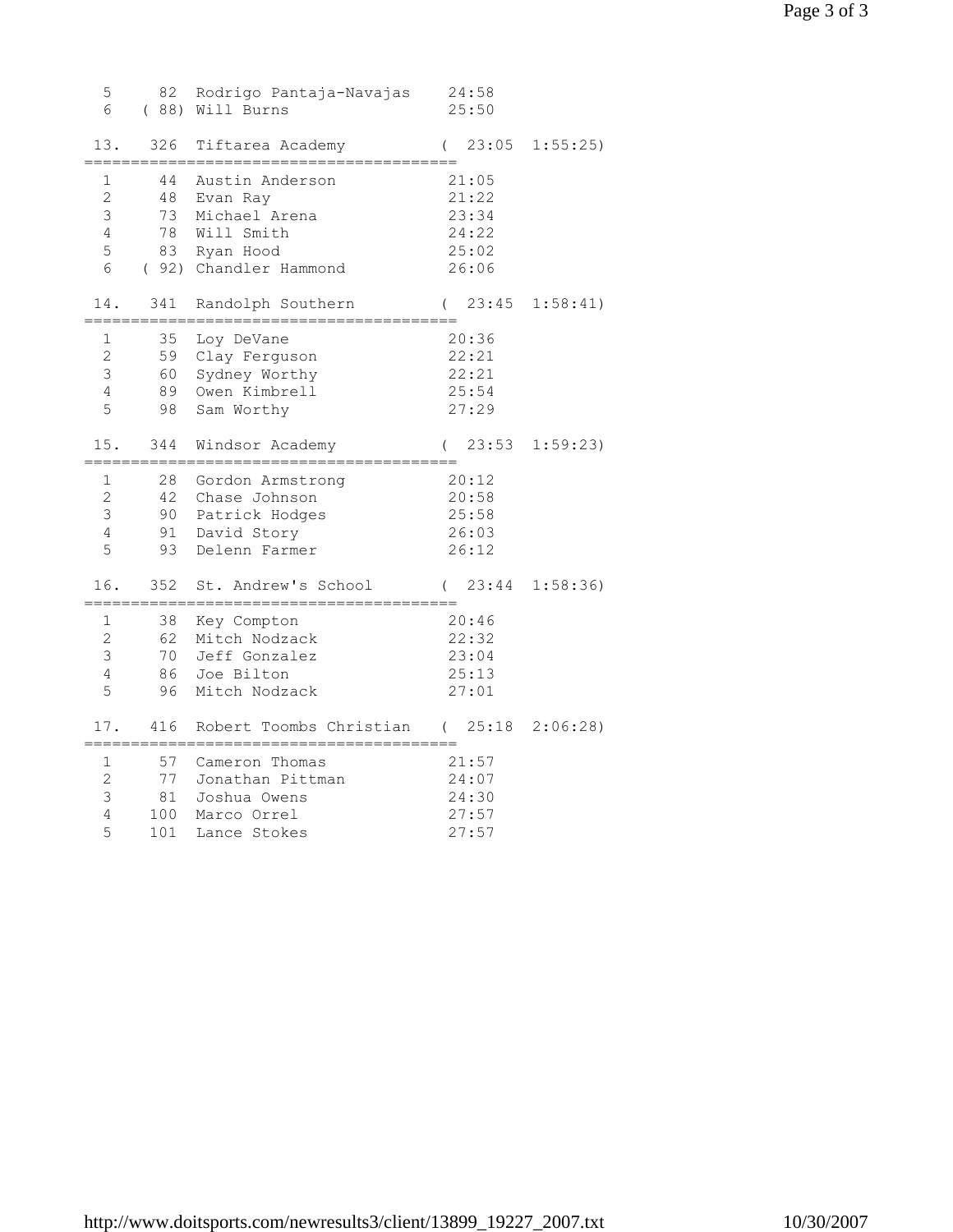## Georgia Independent Schools Association CROSS COUNTRY CHAMPIONSHIP GIRLS DIVISION AA Georgia Industrial Children's Home Macon, GA October 27, 2007

| Place TmPl No. |                | Name                    | School                              |    | Divi Time |
|----------------|----------------|-------------------------|-------------------------------------|----|-----------|
| ===== ====     |                |                         | ========================= === ===== |    |           |
| 1              | 1              | 443 Elizabeth Ginn      | Heritage School                     | AA | 20:18     |
| $\overline{a}$ | 2              | 161 Haley Watkins       | Frederica Academy                   | AA | 20:42     |
| 3              | 3              | 239 Elizabeth Lacksen   | Gatewood Schools                    | AA | 21:31     |
| $\,4$          | $\overline{4}$ | 380 Jana Zuniga         | Pinecrest Academy                   | AA | 21:39     |
| 5              | 5              | 381 Chelsea Chmura      | Pinecrest Academy                   | AA | 21:42     |
| 6              | $\epsilon$     | 177 Kayce Lanier        | Bulloch Academy                     | AA | 22:03     |
| 7              | 7              | 355 Morgan Carr         | Trinity Christian School            | AA | 22:06     |
| 8              | 8              | 372 Abigail Giles       | Brentwood School                    | AA | 22:07     |
| 9              | 9              | 382 Madeline Chiboucas  | Pinecrest Academy                   | AA | 22:10     |
| 10             | 10             | 162 Brittany Landis     | Frederica Academy                   | AA | 22:20     |
| 11             | 11             | 383 Sammy Swygman       | Pinecrest Academy                   | AA | 22:35     |
| 12             | 12             | 446 Connor Heindel      | Heritage School                     | AA | 22:38     |
| 13             | 13             | 188 Ginger Gatewood     | Tiftarea Academy                    | AA | 22:43     |
| 14             | 14             | 187 Shelley Anderson    | Tiftarea Academy                    | AA | 22:44     |
| 15             | 15             | 368 Alix Pryor          | Brentwood School                    | AA | 22:46     |
| 16             | 16             | 445 Caitilin Lynch      | Heritage School                     | AA | 22:46     |
| 17             | 17             | 447 Kathryn Martin      | Heritage School                     | AA | 22:46     |
| 18             | 18             | 369 Samh Smith          | Brentwood School                    | AA | 22:53     |
| 19             | 19             | 163 Lindsey Glenn       | Frederica Academy                   | AA | 23:07     |
| 20             |                | 194 Ellen Stanffer      | Brookwood School                    | AA | 23:09     |
| 21             | 20             | 240 Gracyn Beck         | Gatewood Schools                    | AA | 23:13     |
| 22             |                | 186 Maria Diodati       | Holy Spirit Prep                    | AA | 23:28     |
| 23             | 21             | 242 Lauren Clark        | Gatewood Schools                    | AA | 23:34     |
| 24             | 22             | 243 Shelley Cogdell     | Gatewood Schools                    | AA | 23:36     |
| 25             | 23             | 356 Maggie Moses        | Trinity Christian School            | AA | 23:39     |
| 26             | 24             | 386 Sofi Munoz          | Pinecrest Academy                   | AA | 23:42     |
| 27             | 25             | 190 Kelli Jordan        | Tiftarea Academy                    | AA | 23:44     |
| 28             |                | 151 Arianna Alexander   | Valwood School                      | AA | 23:57     |
| 29             | 26             | 164 Laura Gordon Thomas | Frederica Academy                   | AA | 24:03     |
| 30             | 27             | 448 Ellie Crosby        | Heritage School                     | AA | 24:07     |
| 31             | 28             | 449 Allie Gruber        | Heritage School                     | AA | 24:09     |
| 32             | 29             | 165 Katie McGuire       | Frederica Academy                   | AA | 24:09     |
| 33             |                | 229 Emily Johnson       | Arlington Christian Schoo AA        |    | 24:10     |
| 34             | 30             | 385 Mary McIntosh       | Pinecrest Academy                   | AA | 24:30     |
| 35             | 31             | 444 Aleisha Kahn        | Heritage School                     | AA | 24:35     |
| 36             | 32             | 181 Erin O'sullivan     | Bulloch Academy                     | AA | 24:36     |
| 37             | 33             | 189 Lynley Taylor       | Tiftarea Academy                    | AA | 24:40     |
| 38             | 34             | 244 Mallory Benson      | Gatewood Schools                    | ΑA | 24:41     |
| 39             | 35             | 178 Emily Morgan        | Bulloch Academy                     | ΑA | 24:43     |
| 40             | 36             | 192 Maggie McNease      | Tiftarea Academy                    | AA | 24:44     |
| 41             | 37             | 179 Madeline Manack     | Bulloch Academy                     | AA | 24:59     |
| 42             | 38             | 384 Jenny Petros        | Pinecrest Academy                   | AA | 25:17     |
| 43             | 39             | 370 Helen Harris        | Brentwood School                    | AA | 25:21     |
| 44             |                | 313 Ashley Kirschner    | Community Christian                 | AA | 25:26     |
| 45             |                | 184 Megan Piwonka       | Holy Spirit Prep                    | AA | 25:26     |
| 46             | 40             | 193 Courtney Albritton  | Tiftarea Academy                    | AA | 25:28     |
| 47             | 41             | 371 Meredith Burgamy    | Brentwood School                    | AA | 25:30     |
| 48             | 42             | 357 Sarah Everett       | Trinity Christian School            | AA | 25:31     |
| 49             |                | 169 Coley Westbrook     | Westood                             | A  | 25:33     |
| 50             | 43             | 479 Maddison McLendon   | Robert Toombs Christian             | AA | 25:38     |
| 51             |                | 226 Emily Ouelette      | Arlington Christian Schoo AA        |    | 25:38     |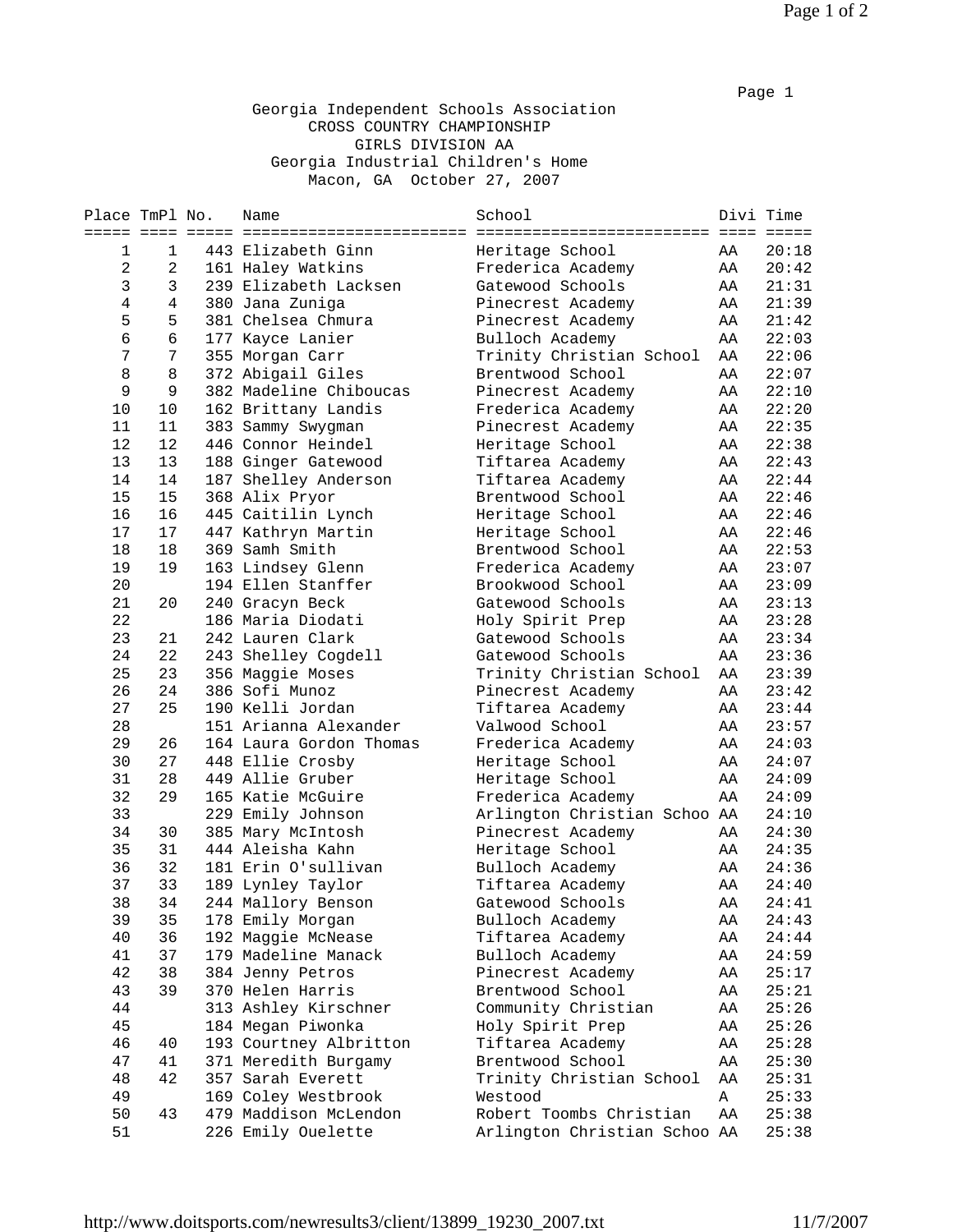| 52 |    | 185 Erica Leinmiller  | Holy Spirit Prep             | ΑA | 25:46 |
|----|----|-----------------------|------------------------------|----|-------|
| 53 |    | 168 Jenna Willingham  | Westood                      | Α  | 25:52 |
| 54 | 44 | 180 Kaitlin Ellis     | Bulloch Academy              | ΑA | 26:08 |
| 55 | 45 | 191 Sam Koran         | Tiftarea Academy             | AA | 26:15 |
| 56 | 46 | 361 Aimee Johnson     | Trinity Christian School     | AA | 26:15 |
| 57 | 47 | 241 Ana Dodson        | Gatewood Schools             | AA | 26:18 |
| 58 | 48 | 182 Maddie Burke      | Bulloch Academy              | AA | 26:18 |
| 59 |    | 415 Alex Sloope       | Monroe Academy               | AA | 26:19 |
| 60 | 49 | 166 Emily Mogan       | Frederica Academy            | AA | 26:32 |
| 61 | 50 | 358 Allison Porter    | Trinity Christian School     | ΑA | 26:47 |
| 62 | 51 | 360 Lauren Weigel     | Trinity Christian School     | AA | 26:51 |
| 63 |    | 416 Karley Barcus     | Monroe Academy               | AA | 27:03 |
| 64 |    | 489 Margaret Story    | Monsignor Donovan            | AA | 27:24 |
| 65 | 52 | 154 Janet Keller      | The Cottage School           | AA | 27:56 |
| 66 | 53 | 167 Valerie Lanzone   | Frederica Academy            | AA | 27:59 |
| 67 |    | 195 Courtney Bradford | Brookwood School             | AA | 28:24 |
| 68 |    | 196 Ashley Laramore   | Brookwood School             | AA | 28:33 |
| 69 |    | 470 Ashley Wheeler    | Mill Springs Academy         | AA | 28:37 |
| 70 |    | 490 Heaven Colton     | Monsignor Donovan            | AA | 28:47 |
| 71 |    | 417 Jamie Hardigree   | Monroe Academy               | AA | 29:07 |
| 72 |    | 152 Tori Frawley      | Edmund Burke Academy         | AA | 29:35 |
| 73 | 54 | 183 Lainey Hannah     | Bulloch Academy              | AA | 29:44 |
| 74 |    | 228 Jaleesia Amos     | Arlington Christian Schoo AA |    | 30:19 |
| 75 |    | 197 Katelyn Reed      | Brookwood School             | AA | 30:21 |
| 76 | 55 | 521 Jessica Chin      | Windsor Academy              | AA | 31:00 |
| 77 |    | 153 Jenny Johnson     | Edmund Burke Academy         | AA | 31:04 |
| 78 | 56 | 155 K'Lee Brooks      | The Cottage School           | AA | 31:14 |
| 79 | 57 | 359 Chelsea Carter    | Trinity Christian School     | AA | 31:53 |
| 80 | 58 | 156 Emily Moore       | The Cottage School           | AA | 32:20 |
| 81 | 59 | 525 Weslie Mitchell   | Windsor Academy              | AA | 32:53 |
| 82 |    | 390 Bonnie Brennan    | The Howard School            | AA | 33:55 |
| 83 | 60 | 526 Rebecca Gerrard   | Windsor Academy              | AA | 34:05 |
| 84 | 61 | 159 Stephanie Swetmon | The Cottage School           | AA | 34:24 |
| 85 | 62 | 158 Ava Cutler        | The Cottage School           | AA | 34:38 |
| 86 | 63 | 481 Nicole Alexander  | Robert Toombs Christian      | AA | 34:39 |
| 87 | 64 | 480 Caitlyn Pittman   | Robert Toombs Christian      | AA | 34:46 |
| 88 | 65 | 522 Kael Crews        | Windsor Academy              | AA | 35:01 |
| 89 |    | 389 Becky Robertson   | The Howard School            | AA | 36:26 |
| 90 | 66 | 482 Mallory McLendon  | Robert Toombs Christian      | AA | 36:54 |
| 91 | 67 | 483 Janna Cate Rauth  | Robert Toombs Christian      | AA | 36:56 |
| 92 | 68 | 527 Kyla Smith        | Windsor Academy              | AA | 37:27 |
| 93 | 69 | 524 Tabitha Lassiter  | Windsor Academy              | AA | 37:48 |
| 94 | 70 | 523 Whitney Scruggs   | Windsor Academy              | AA | 38:10 |
|    |    |                       |                              |    |       |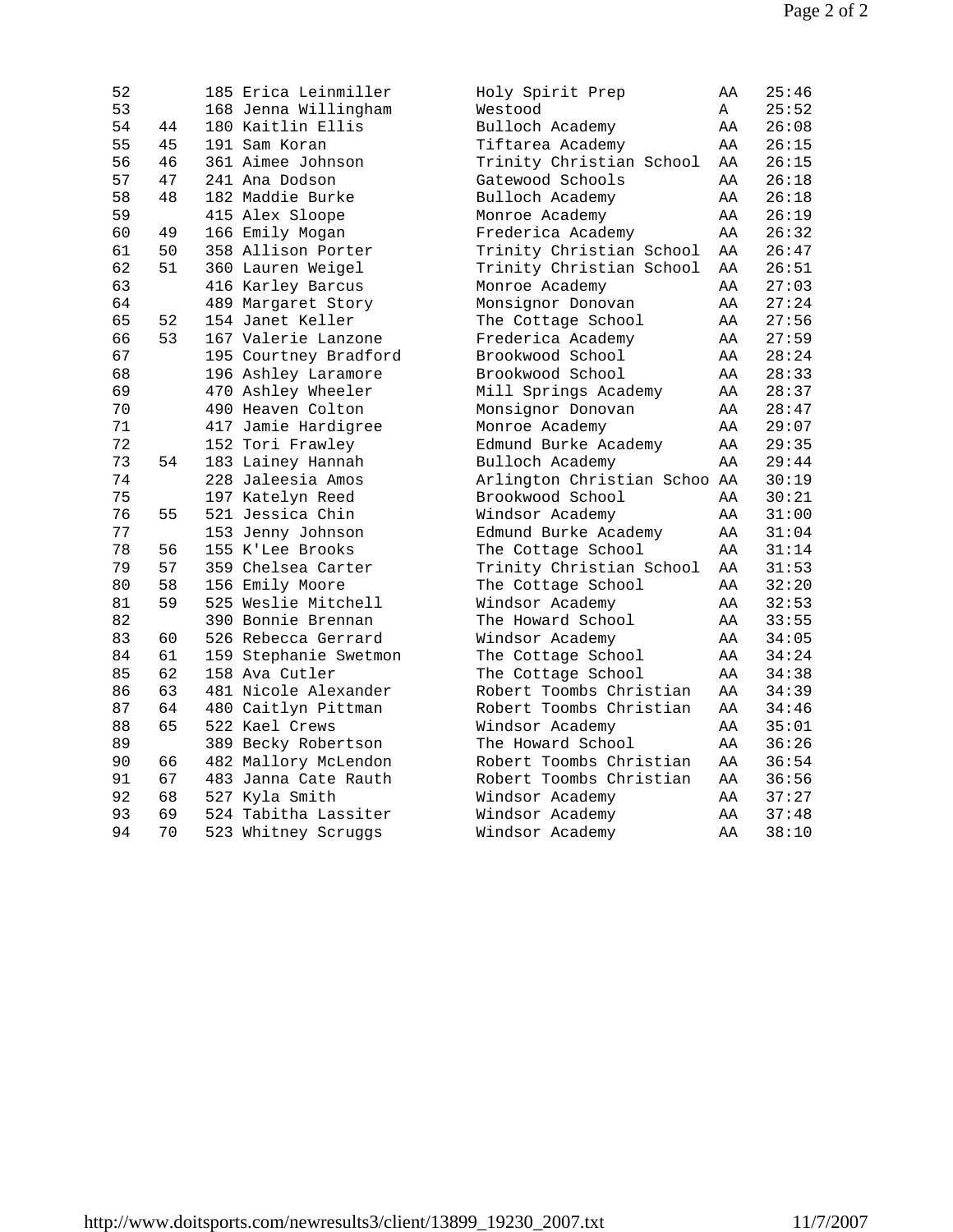Georgia Independent Schools Association CROSS COUNTRY CHAMPIONSHIP GIRLS DIVISION AA Georgia Industrial Children's Home Macon, GA October 27, 2007

\*\*\*\*\*\*\*\*\*\*\*\* GIRLS AA TEAM SCORES \*\*\*\*\*\*\*\*\*\*

| 1.                                                                          |                            | 53 Pinecrest Academy                                                                                                                  | 22:22<br>$\left($                                           | 1:51:48) |
|-----------------------------------------------------------------------------|----------------------------|---------------------------------------------------------------------------------------------------------------------------------------|-------------------------------------------------------------|----------|
| $\mathbf 1$<br>$\mathbf{2}$<br>3<br>$\overline{4}$<br>$\mathsf S$<br>6<br>7 | 9<br>11<br>24              | 4 Jana Zuniga<br>5 Chelsea Chmura<br>Madeline Chiboucas<br>Sammy Swygman<br>Sofi Munoz<br>(30) Mary McIntosh<br>(38) Jenny Petros     | 21:39<br>21:42<br>22:10<br>22:35<br>23:42<br>24:30<br>25:17 |          |
| $2$ .                                                                       | 73                         | Heritage School                                                                                                                       | 22:31<br>$\left($                                           | 1:52:35) |
| 1<br>$\mathbf{2}$<br>3<br>4<br>5<br>6<br>7                                  | 1<br>12<br>27              | Elizabeth Ginn<br>Connor Heindel<br>16 Caitilin Lynch<br>17 Kathryn Martin<br>Ellie Crosby<br>(28) Allie Gruber<br>(31) Aleisha Kahn  | 20:18<br>22:38<br>22:46<br>22:46<br>24:07<br>24:09<br>24:35 |          |
| 3.                                                                          | 86                         | Frederica Academy                                                                                                                     | (22:53)                                                     | 1:54:21) |
| $\mathbf 1$<br>$\mathbf{2}$<br>3<br>$\overline{4}$<br>5<br>6<br>7           | 2<br>10<br>19<br>26<br>29  | Haley Watkins<br>Brittany Landis<br>Lindsey Glenn<br>Laura Gordon Thomas<br>Katie McGuire<br>(49) Emily Mogan<br>(53) Valerie Lanzone | 20:42<br>22:20<br>23:07<br>24:03<br>24:09<br>26:32<br>27:59 |          |
| 4.                                                                          | 100                        | Gatewood Schools                                                                                                                      | 23:19<br>$\left($                                           | 1:56:35) |
| 1<br>$\mathbf{2}$<br>$\mathfrak{Z}$<br>$\overline{4}$<br>5<br>6             | 3<br>20<br>21<br>22<br>34  | Elizabeth Lacksen<br>Gracyn Beck<br>Lauren Clark<br>Shelley Cogdell<br>Mallory Benson<br>(47) Ana Dodson                              | 21:31<br>23:13<br>23:34<br>23:36<br>24:41<br>26:18          |          |
| $5.$                                                                        | 121                        | Tiftarea Academy<br>;===========================                                                                                      | (23:43)<br>.=============                                   | 1:58:35) |
| 1<br>$\sqrt{2}$<br>$\mathsf 3$<br>$\overline{4}$<br>5<br>$\epsilon$<br>7    | 13<br>14<br>25<br>33<br>36 | Ginger Gatewood<br>Shelley Anderson<br>Kelli Jordan<br>Lynley Taylor<br>Maggie McNease<br>(40) Courtney Albritton<br>(45) Sam Koran   | 22:43<br>22:44<br>23:44<br>24:40<br>24:44<br>25:28<br>26:15 |          |
| 6.                                                                          | 121                        | Brentwood School                                                                                                                      | 23:44<br>$\left($                                           | 1:58:37) |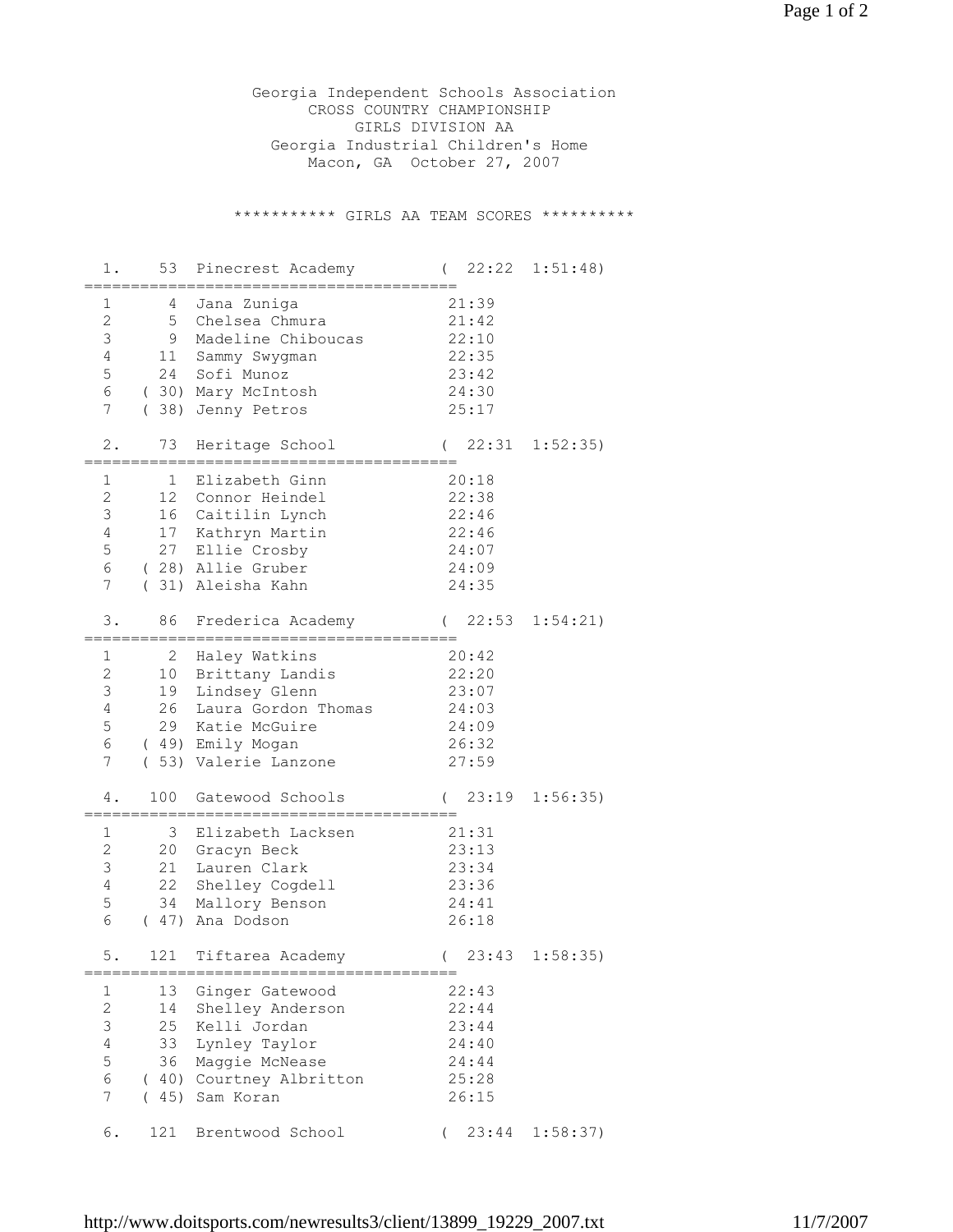| 1                   | 8    | Abigail Giles                            | 22:07                   |                   |
|---------------------|------|------------------------------------------|-------------------------|-------------------|
|                     |      |                                          |                         |                   |
| $\mathbf{2}$        | 15   | Alix Pryor                               | 22:46                   |                   |
| 3                   | 18   | Samh Smith                               | 22:53                   |                   |
| $\overline{4}$      | 39   | Helen Harris                             | 25:21                   |                   |
| 5                   | 41   | Meredith Burgamy                         | 25:30                   |                   |
|                     |      |                                          |                         |                   |
| $7$ .               | 154  | Bulloch Academy                          |                         | (24:302:02:29)    |
|                     |      |                                          |                         |                   |
| $\mathbf 1$         | 6    | Kayce Lanier                             | 22:03                   |                   |
| $\mathbf{2}$        | 32   | Erin O'sullivan                          | 24:36                   |                   |
| 3                   |      | 35 Emily Morgan                          |                         |                   |
|                     |      |                                          | 24:43                   |                   |
| $\overline{4}$      |      | 37 Madeline Manack                       | 24:59                   |                   |
| 5                   |      | 44 Kaitlin Ellis                         | 26:08                   |                   |
| 6                   |      | (48) Maddie Burke                        | 26:18                   |                   |
| 7                   |      | (54) Lainey Hannah                       | 29:44                   |                   |
|                     |      |                                          |                         |                   |
| 8.                  | 168  | Trinity Christian School (24:52 2:04:18) |                         |                   |
|                     |      |                                          |                         |                   |
| 1                   | 7    | Morgan Carr                              | 22:06                   |                   |
| $\sqrt{2}$          |      | 23 Maggie Moses                          | 23:39                   |                   |
|                     |      |                                          |                         |                   |
| 3                   |      | 42 Sarah Everett                         | 25:31                   |                   |
| $\overline{4}$      | 46   | Aimee Johnson                            | 26:15                   |                   |
| 5                   |      | 50 Allison Porter                        | 26:47                   |                   |
| 6                   |      | ( 51) Lauren Weigel                      | 26:51                   |                   |
| 7                   |      | ( 57) Chelsea Carter                     | 31:53                   |                   |
|                     |      |                                          |                         |                   |
|                     |      |                                          |                         |                   |
|                     |      |                                          |                         |                   |
| $9$ .               | 289  | The Cottage School                       | $(32:07 \quad 2:40:32)$ |                   |
|                     |      |                                          |                         |                   |
| 1                   | 52   | Janet Keller                             | 27:56                   |                   |
| $\overline{c}$      | 56   | K'Lee Brooks                             | 31:14                   |                   |
| 3                   | 58   | Emily Moore                              | 32:20                   |                   |
| $\overline{4}$      | 61   | Stephanie Swetmon                        | 34:24                   |                   |
| 5                   | 62   | Ava Cutler                               | 34:38                   |                   |
|                     |      |                                          |                         |                   |
| 10.                 | 303  | Robert Toombs Christian (33:47 2:48:53)  |                         |                   |
|                     |      |                                          |                         |                   |
| 1                   | 43   | Maddison McLendon                        | 25:38                   |                   |
| $\mathbf{2}$        | 63   | Nicole Alexander                         | 34:39                   |                   |
|                     |      |                                          |                         |                   |
| 3                   |      | 64 Caitlyn Pittman                       | 34:46                   |                   |
| 4                   | 66   | Mallory McLendon                         | 36:54                   |                   |
| 5                   | 67   | Janna Cate Rauth                         | 36:56                   |                   |
|                     |      |                                          |                         |                   |
| 11.                 | 307  | Windsor Academy                          | $\left($                | $34:06$ $2:50:26$ |
|                     |      |                                          |                         |                   |
| 1                   |      | 55 Jessica Chin                          | 31:00                   |                   |
| $\mathbf{2}$        | 59   | Weslie Mitchell                          | 32:53                   |                   |
| 3                   | 60   | Rebecca Gerrard                          | 34:05                   |                   |
| $\overline{4}$      | 65   | Kael Crews                               |                         |                   |
|                     |      |                                          | 35:01                   |                   |
| 5                   | 68   | Kyla Smith                               | 37:27                   |                   |
| 6<br>$\overline{7}$ | (69) | Tabitha Lassiter<br>(70) Whitney Scruggs | 37:48<br>38:10          |                   |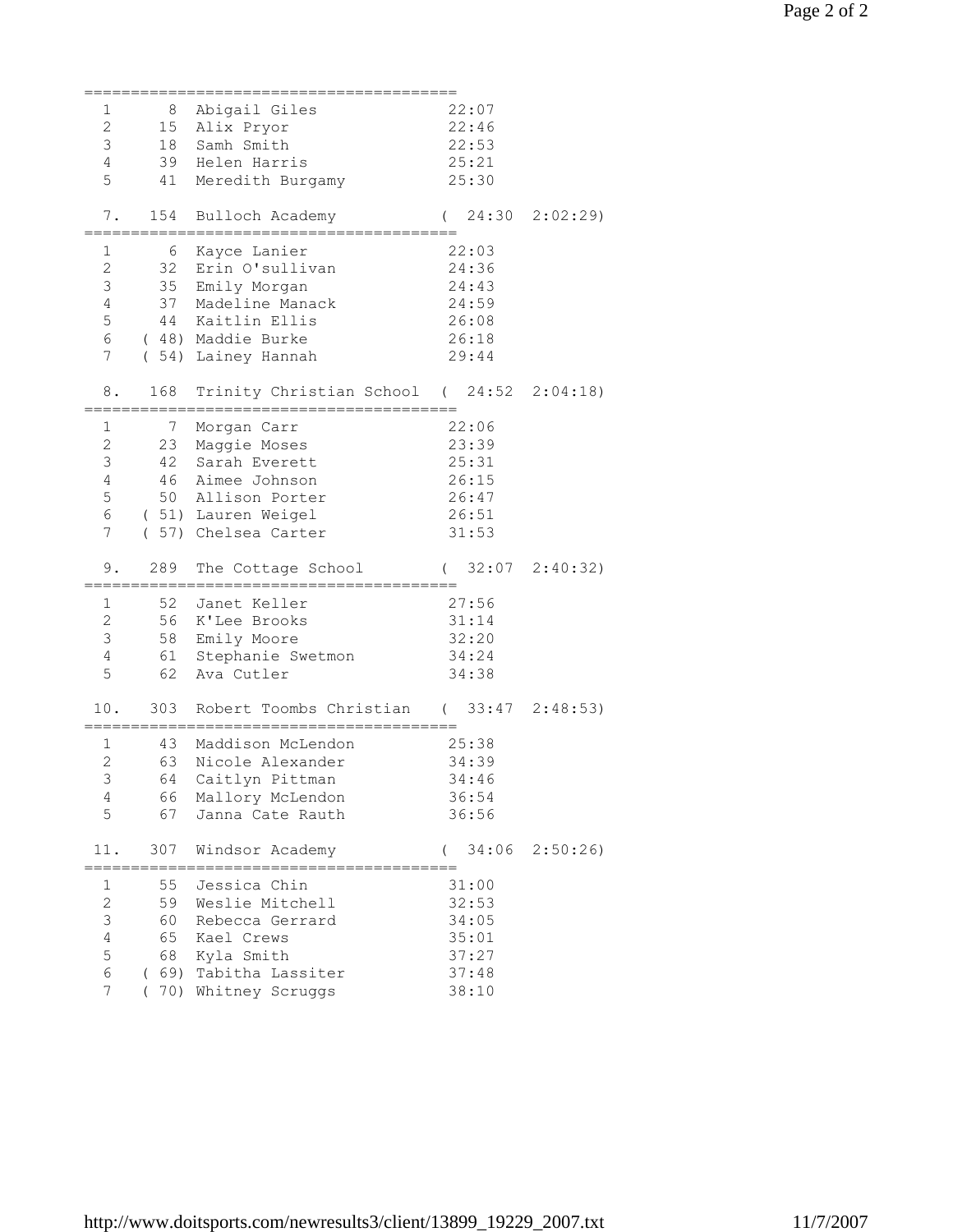## Georgia Independent Schools Association CROSS COUNTRY CHAMPIONSHIP BOYS DIVISION AAA Georgia Industrial Children's Home Macon, GA October 29, 2007

| Place TmPl No. |                | Name                                   | School                        | Divi Time |       |
|----------------|----------------|----------------------------------------|-------------------------------|-----------|-------|
|                |                |                                        |                               |           |       |
| 1              | 1              | 198 Nathan Bennett                     | Dominion Christian            | AAA       | 16:41 |
| $\overline{2}$ | $\overline{a}$ | 199 Chris Svidesskis                   | Dominion Christian            | AAA       | 16:49 |
| 3              | 3              | 328 Brent Hall                         | North Cobb Christian          | AAA       | 17:06 |
| $\,4$          | $\overline{4}$ | 397 Jim Hull                           | Augusta Preparatory           | AAA       | 17:19 |
| 5              | 5              | 428 Robert Bradham                     | First Presbyterian Day Sc AAA |           | 17:26 |
| 6              | 6              | 514 Dylan Swafford                     | Central Fellowship            | AAA       | 17:32 |
| 7              | 7              | 201 Clinton Millwood                   | Dominion Christian            | AAA       | 17:36 |
| 8              | 8              | 429 Andrew Scott                       | First Presbyterian Day Sc AAA |           | 17:39 |
| 9              | 9              | 200 Zak Metz                           | Dominion Christian            | AAA       | 17:47 |
| 10             | 10             | 279 Rob Lyghtel                        | Mount de Sales Academy        | AAA       | 17:55 |
| 11             | 11             | 282 Adam Purvis                        | Mount de Sales Academy        | AAA       | 17:55 |
| 12             | 12             | 293 Taylor Withers                     | Deerfield Windsor             | AAA       | 17:59 |
| 13             | 13             | 398 Darren Lee                         | Augusta Preparatory           | AAA       | 18:14 |
| 14             | 14             | 71 Brad Berg                           | Tattnall Square Academy       | AAA       | 18:18 |
| 15             | 15             | 280 Nick Maskell                       | Mount de Sales Academy        | AAA       | 18:22 |
| 16             | 16             | 203 Daniel Riess                       | Dominion Christian            | AAA       | 18:32 |
| 17             | 17             | 450 Gray Lindley                       | Stratford Academy             | AAA       | 18:35 |
| 18             | 18             | 399 Yutong Dong                        | Augusta Preparatory           | AAA       | 18:38 |
| 19             | 19             | 314 Jacob Parnell                      | Westfield Schools             | AAA       | 18:40 |
| 20             | 20             | 400 Steven Brown                       | Augusta Preparatory           | AAA       | 18:48 |
| 21             | 21             | 471 Booker Regan                       | Augusta Preparatory           | AAA       | 18:56 |
| 22             | 22             | 202 Joseph Moore                       | Dominion Christian            | AAA       | 18:59 |
| 23             | 23             | 329 Dylan DiMartino                    | North Cobb Christian          | AAA       | 19:04 |
| 24             | 24             | 430 Matthew Scott                      | First Presbyterian Day Sc AAA |           | 19:06 |
| 25             | 25             | 259 Theo Papadopoulos                  | Riverside Military            | AAA       | 19:06 |
| 26             | 26             | 245 Kyle Beach                         | George Walton Academy         | AAA       | 19:15 |
| 27             | 27             | 204 Sam Kuehl                          | Dominion Christian            | AAA       | 19:16 |
| 28             | 28             | 330 Andrew Edwards                     | North Cobb Christian          | AAA       | 19:19 |
| 29             | 29             | 513 Matt O'Gorman                      | Central Fellowship            | AAA       | 19:19 |
| 30             | 30             | 401 Evan Matheson                      |                               | AAA       | 19:22 |
| 31             | 31             |                                        | Augusta Preparatory           | AAA       | 19:27 |
| 32             | 32             | 283 Joel Hyder<br>258 Will Hickox      | Mount de Sales Academy        |           | 19:29 |
|                |                |                                        | Riverside Military            | AAA       |       |
| 33             | 33             | 260 Landon Rowinski<br>246 Jeb Edwards | Riverside Military            | AAA       | 19:35 |
| 34             | 34             |                                        | George Walton Academy         | AAA       | 19:37 |
| 35             | 35             | 431 Will Scott                         | First Presbyterian Day Sc AAA |           | 19:38 |
| 36             | 36             | 285 Jonathan Mattheney                 | Mount de Sales Academy        | AAA       | 19:41 |
| 37             | 37             | 402 Brad Davis                         | Augusta Preparatory           | AAA       | 19:46 |
| 38             | 38             | 432 Jared Hill                         | First Presbyterian Day Sc AAA |           | 19:47 |
| 39             | 39             | 434 Rob McDonald                       | First Presbyterian Day Sc AAA |           | 19:48 |
| 40             | 40             | 247 Jonathan Hill                      | George Walton Academy         | AAA       | 19:53 |
| 41             | 41             | 433 Ryan Fleming                       | First Presbyterian Day Sc AAA |           | 20:01 |
| 42             | 42             | 512 J.D. Jean                          | Central Fellowship            | AAA       | 20:07 |
| 43             | 43             | 281 Andre Bernal                       | Mount de Sales Academy        | AAA       | 20:14 |
| 44             | 44             | 249 Mark Neufeld                       | George Walton Academy         | AAA       | 20:24 |
| 45             | 45             | 263 Chandler Street                    | Riverside Military            | AAA       | 20:24 |
| 46             | 46             | 72 Brandon Berg                        | Tattnall Square Academy       | AAA       | 20:29 |
| 47             | 47             | 294 Ian Porter                         | Deerfield Windsor             | AAA       | 20:33 |
| 48             | 48             | 453 Keli Grubb                         | Stratford Academy             | AAA       | 20:36 |
| 49             | 49             | 316 Hunter Wojohn                      | Westfield Schools             | AAA       | 20:41 |
| 50             | 50             | 454 Joshua Cohen                       | Stratford Academy             | AAA       | 20:43 |
| 51             | 51             | 248 Derek Penna                        | George Walton Academy         | AAA       | 20:46 |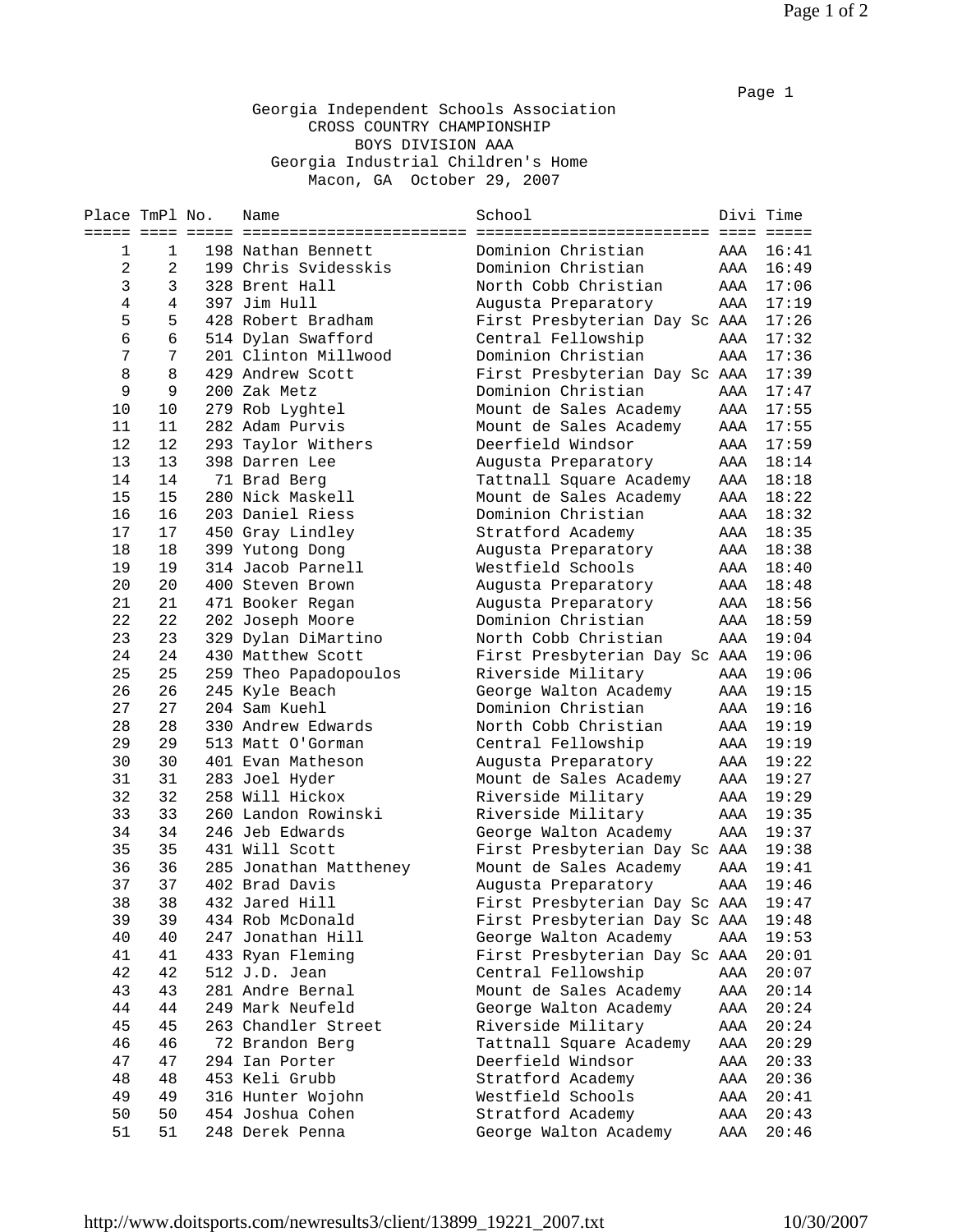| 52 | 52 | 451 Parker Bolt        | Stratford Academy             | AAA | 20:58 |
|----|----|------------------------|-------------------------------|-----|-------|
| 53 | 53 | 262 Jonathan Gallup    | Riverside Military            | AAA | 20:59 |
| 54 | 54 | 535 Alex Gibson        | North Cobb Christian          | AAA | 21:00 |
| 55 | 55 | 532 David White        | North Cobb Christian          | AAA | 21:02 |
| 56 | 56 | 250 Cody Solomon       | George Walton Academy         | AAA | 21:03 |
| 57 | 57 | 515 Mark Willis        | Central Fellowship            | AAA | 21:04 |
| 58 | 58 | 261 Jack Tsai          | Riverside Military            | AAA | 21:12 |
| 59 | 59 | 452 Blake Christianson | Stratford Academy             | AAA | 21:18 |
| 60 | 60 | 315 Evan Grantham      | Westfield Schools             | AAA | 21:30 |
| 61 | 61 | 318 Will Walton        | Westfield Schools             | AAA | 21:37 |
| 62 | 62 | 296 Daniel Talley      | Deerfield Windsor             | AAA | 21:38 |
| 63 | 63 | 334 Tanner Conrad      | North Cobb Christian          | AAA | 21:48 |
| 64 | 64 | 511 Josh Gladin        | Central Fellowship            | AAA | 21:51 |
| 65 | 65 | 73 Mike Fountain       | Tattnall Square Academy       | AAA | 21:51 |
| 66 | 66 | 455 Hayes Parker       | Stratford Academy             | AAA | 21:57 |
| 67 | 67 | 264 Alec Ruppenthal    | Riverside Military            | AAA | 22:00 |
| 68 | 68 | 376 Cass Stutz         | Sherwood Christian Academ AAA |     | 22:03 |
| 69 | 69 | 379 Stephen Cannady    | Sherwood Christian Academ AAA |     | 22:11 |
| 70 | 70 | 456 Josh Hodges        | Stratford Academy             | AAA | 22:15 |
| 71 | 71 | 295 Michael Matthews   | Deerfield Windsor             | AAA | 22:19 |
| 72 | 72 | 74 Kameron Johnson     | Tattnall Square Academy       | AAA | 22:26 |
| 73 |    | 528 J.B. Lee           | Weber School                  | AAA | 22:28 |
| 74 | 73 | 333 Jordan White       | North Cobb Christian          | AAA | 22:43 |
| 75 | 74 | 214 Ray Lamb           | Southland Academy             | AAA | 22:52 |
| 76 |    | 529 Adam Schneider     | Weber School                  | AAA | 22:53 |
| 77 |    | 530 Simon Itlainander  | Weber School                  | AAA | 22:55 |
| 78 | 75 | 75 Miles McKnight      | Tattnall Square Academy       | AAA | 22:58 |
| 79 | 76 | 299 Fuji Islom         | Deerfield Windsor             | AAA | 23:02 |
| 80 | 77 | 212 Justin Davis       | Southland Academy             | AAA | 23:03 |
| 81 | 78 | 213 Chris Bird         | Southland Academy             | AAA | 23:03 |
| 82 | 79 | 297 Walker Johnson     | Deerfield Windsor             | AAA | 23:10 |
| 83 | 80 | 298 William Chan       | Deerfield Windsor             | AAA | 23:23 |
| 84 | 81 | 99 Cody Thompon        | George Walton Academy         | AAA | 23:42 |
| 85 | 82 | 76 Jonathan Jones      | Tattnall Square Academy       | AAA | 24:01 |
| 86 | 83 | 320 John Craft         | Westfield Schools             | AAA | 24:30 |
| 87 | 84 | 319 Jeremy Stubbs      | Westfield Schools             | AAA | 25:03 |
| 88 | 85 | 378 Tanner Hare        | Sherwood Christian Academ AAA |     | 26:49 |
| 89 | 86 | 218 A.J. Bailey        | Southland Academy             | AAA | 27:12 |
| 90 | 87 | 217 Jay Angrish        | Southland Academy             | AAA | 27:13 |
| 91 | 88 | 375 Alex Letchworth    | Sherwood Christian Academ AAA |     | 28:02 |
| 92 | 89 | 317 Hank McCord        | Westfield Schools             | AAA | 28:03 |
| 93 | 90 | 377 Brandon Gonzalez   | Sherwood Christian Academ AAA |     | 28:21 |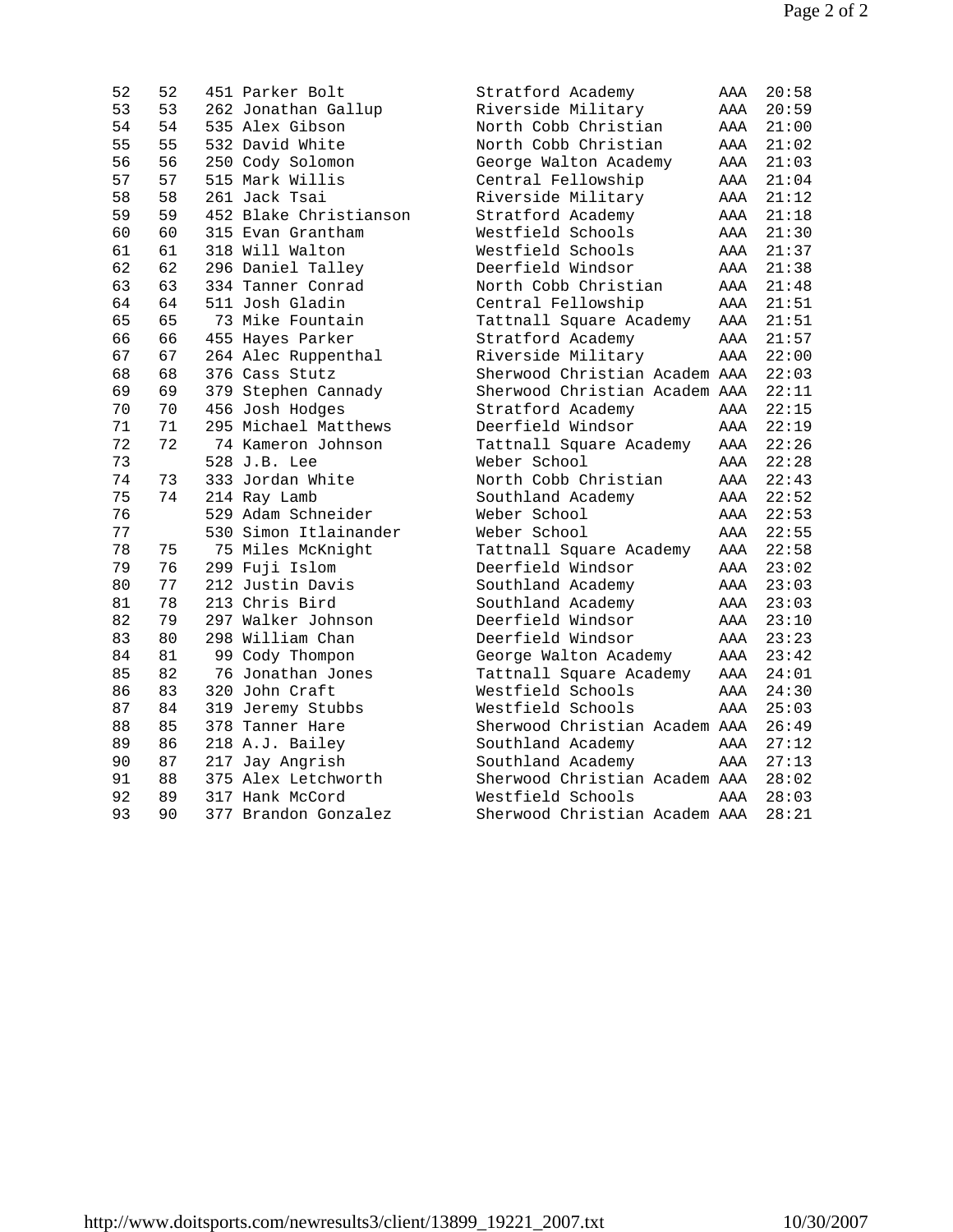Georgia Independent Schools Association CROSS COUNTRY CHAMPIONSHIP BOYS DIVISION AAA Georgia Industrial Children's Home Macon, GA October 29, 2007

\*\*\*\*\*\*\*\*\*\*\* BOYS AAA TEAM SCORES \*\*\*\*\*\*\*\*\*\*

| 1.                             | 35       | Dominion Christian                         | $\left($          | $17:29$ $1:27:25$ |
|--------------------------------|----------|--------------------------------------------|-------------------|-------------------|
| 1                              | 1        | Nathan Bennett                             | 16:41             |                   |
| $\mathbf{2}$                   |          | 2 Chris Svidesskis                         | 16:49             |                   |
| $\mathsf 3$                    |          | 7 Clinton Millwood                         | 17:36             |                   |
| $\overline{4}$                 | 9        | Zak Metz                                   | 17:47             |                   |
| 5                              | 16       | Daniel Riess                               | 18:32             |                   |
| 6                              |          | (22) Joseph Moore                          | 18:59             |                   |
| $7\phantom{.0}$                |          | (27) Sam Kuehl                             | 19:16             |                   |
|                                |          |                                            |                   |                   |
| $2$ .                          | 76       | Augusta Preparatory                        | (18:23)           | 1:31:55)          |
| 1                              | 4        | =========================<br>Jim Hull      | 17:19             |                   |
| $\mathbf{2}$                   | 13       | Darren Lee                                 | 18:14             |                   |
| 3                              |          |                                            |                   |                   |
| 4                              | 18<br>20 | Yutong Dong                                | 18:38             |                   |
|                                |          | Steven Brown                               | 18:48             |                   |
| 5                              | 21       | Booker Regan                               | 18:56             |                   |
| 6                              |          | (30) Evan Matheson                         | 19:22             |                   |
| 7                              |          | (37) Brad Davis                            | 19:46             |                   |
| 3.                             |          | 103 Mount de Sales Academy (18:40          |                   | 1:33:20           |
|                                |          | ==========                                 |                   |                   |
| 1                              | 10       | Rob Lyghtel<br>Adam Purvis                 | 17:55             |                   |
| $\mathbf{2}$<br>$\mathfrak{Z}$ | 11       |                                            | 17:55             |                   |
|                                | 15       | Nick Maskell                               | 18:22             |                   |
| $\overline{4}$                 |          | 31 Joel Hyder                              | 19:27             |                   |
| $\mathsf S$                    |          | 36 Jonathan Mattheney                      | 19:41             |                   |
| $\epsilon$                     |          | (43) Andre Bernal                          | 20:14             |                   |
| 4.                             | 110      | First Presbyterian Day Sc ( 18:44 1:33:36) |                   |                   |
| 1                              | 5        | ============<br>Robert Bradham             | 17:26             |                   |
| $\mathbf{2}$                   | 8        | Andrew Scott                               | 17:39             |                   |
| 3                              | 24       | Matthew Scott                              | 19:06             |                   |
| $\overline{4}$                 | 35       | Will Scott                                 | 19:38             |                   |
| $\mathsf S$                    |          | 38 Jared Hill                              | 19:47             |                   |
| $\epsilon$                     |          | (39) Rob McDonald                          | 19:48             |                   |
| 7                              |          | (41) Ryan Fleming                          | 20:01             |                   |
|                                |          |                                            |                   |                   |
| 5                              |          | 163 North Cobb Christian (19:31)           |                   | 1:37:31)          |
| 1                              |          | 3 Brent Hall                               | 17:06             |                   |
| $\overline{c}$                 |          | 23 Dylan DiMartino                         | 19:04             |                   |
| 3                              |          | 28 Andrew Edwards                          | 19:19             |                   |
| $\overline{4}$                 |          | 54 Alex Gibson                             | 21:00             |                   |
| $\mathsf S$                    |          | 55 David White                             | 21:02             |                   |
| 6                              |          | (63) Tanner Conrad                         | 21:48             |                   |
| 7                              |          | (73) Jordan White                          | 22:43             |                   |
|                                |          |                                            |                   |                   |
| 6.                             |          | 188 Riverside Military                     | 19:55<br>$\left($ | 1:39:33)          |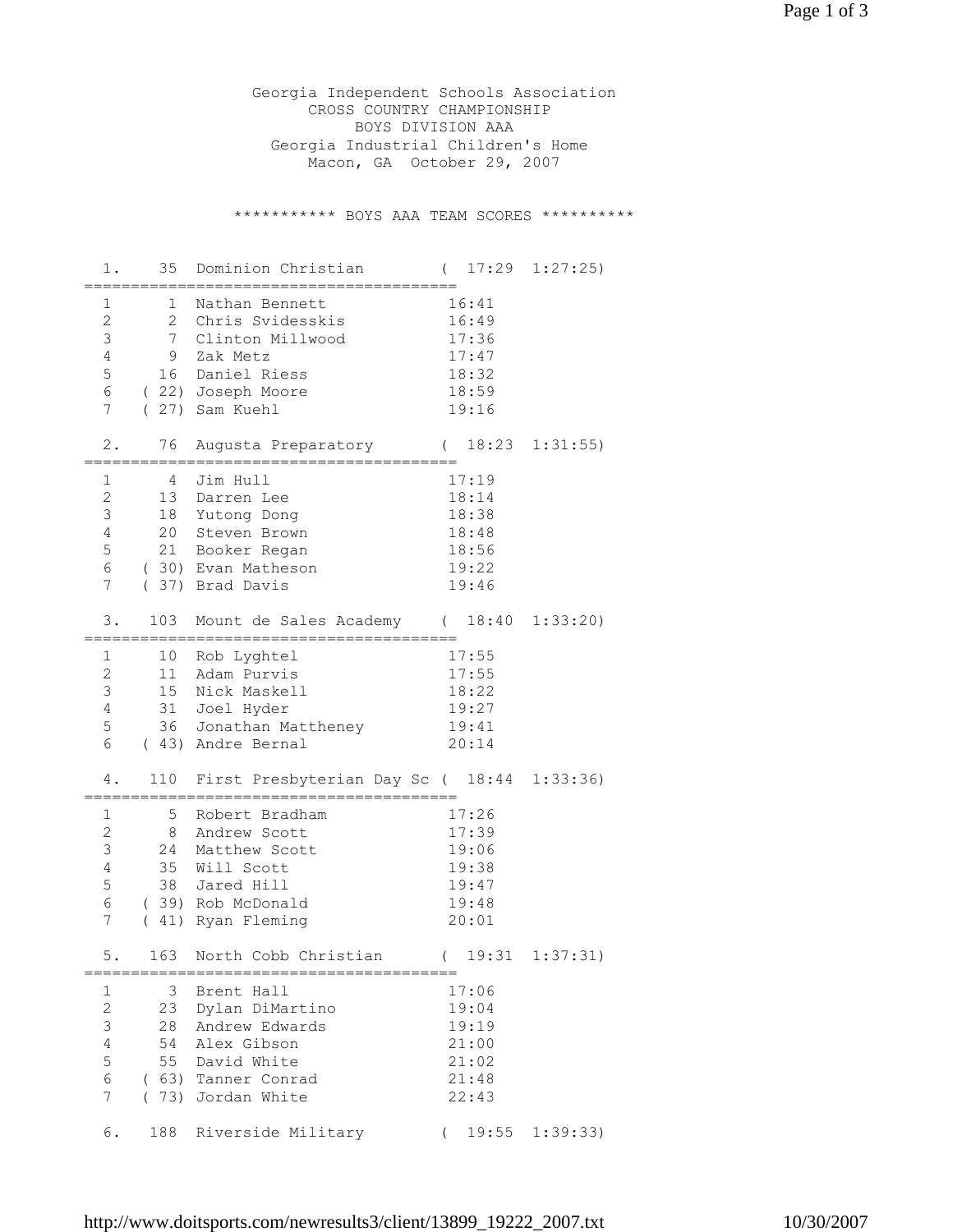| 1                 | 25            | Theo Papadopoulos                                            | 19:06               |          |
|-------------------|---------------|--------------------------------------------------------------|---------------------|----------|
| $\mathbf{2}$      |               | 32 Will Hickox                                               | 19:29               |          |
| 3                 | 33            | Landon Rowinski                                              | 19:35               |          |
| $\overline{4}$    |               | 45 Chandler Street                                           | 20:24               |          |
| 5                 |               | 53 Jonathan Gallup                                           | 20:59               |          |
| $6\phantom{.0}$   |               |                                                              |                     |          |
|                   |               | (58) Jack Tsai                                               | 21:12               |          |
| $\overline{7}$    |               | ( 67) Alec Ruppenthal                                        | 22:00               |          |
|                   |               |                                                              |                     |          |
| 7.                | 195           | George Walton Academy (19:59<br>____________________________ |                     | 1:39:55  |
| ========          |               |                                                              |                     |          |
| 1<br>$\mathbf{2}$ | 26            | Kyle Beach                                                   | 19:15               |          |
| 3                 |               | 34 Jeb Edwards<br>40 Jonathan Hill                           | 19:37               |          |
| $\overline{4}$    |               |                                                              | 19:53               |          |
| 5                 |               | 44 Mark Neufeld                                              | 20:24               |          |
|                   |               | 51 Derek Penna                                               | 20:46               |          |
| $6\phantom{.0}$   |               | (56) Cody Solomon                                            | 21:03               |          |
| $\overline{7}$    |               | (81) Cody Thompon                                            | 23:42               |          |
|                   |               |                                                              |                     |          |
| 8.                |               | 198 Central Fellowship (19:59                                |                     | 1:39:53) |
|                   |               |                                                              |                     |          |
| $\mathbf 1$       | 6             | Dylan Swafford                                               | 17:32               |          |
| $\overline{c}$    |               | 29 Matt O'Gorman                                             | 19:19               |          |
| 3                 |               | 42 J.D. Jean                                                 | 20:07               |          |
| $\overline{4}$    |               | 57 Mark Willis                                               | 21:04               |          |
| 5                 |               | 64 Josh Gladin                                               | 21:51               |          |
|                   |               |                                                              |                     |          |
| 9.                | 226           | Stratford Academy                                            | $(20:26 \t1:42:10)$ |          |
|                   | ============= | .--------------------------                                  |                     |          |
| 1                 | 17            | Gray Lindley                                                 | 18:35               |          |
| $\mathbf{2}$      | 48            | Keli Grubb                                                   | 20:36               |          |
| 3                 |               | 50 Joshua Cohen                                              | 20:43               |          |
| $\overline{4}$    |               | 52 Parker Bolt                                               | 20:58               |          |
| 5                 |               | 59 Blake Christianson                                        | 21:18               |          |
| 6                 |               | (66) Hayes Parker                                            | 21:57               |          |
| 7                 |               | (70) Josh Hodges                                             | 22:15               |          |
|                   |               |                                                              |                     |          |
| 10.               | 268           | Deerfield Windsor                                            | (21:07)             | 1:45:31) |
|                   |               |                                                              |                     |          |
| 1                 | 12            | Taylor Withers                                               | 17:59               |          |
| $\mathbf 2$       | 47            | Ian Porter                                                   | 20:33               |          |
| 3                 | 62            | Daniel Talley                                                | 21:38               |          |
| $\overline{4}$    | 71            | Michael Matthews                                             | 22:19               |          |
| 5                 |               | 76 Fuji Islom                                                | 23:02               |          |
| 6                 |               | (79) Walker Johnson                                          | 23:10               |          |
| 7                 |               | (80) William Chan                                            | 23:23               |          |
|                   |               |                                                              |                     |          |
| 11.               | 272           | Tattnall Square Academy                                      | (21:13)             | 1:46:02) |
|                   |               |                                                              |                     |          |
| 1                 | 14            | Brad Berg                                                    | 18:18               |          |
| $\mathbf{2}$      | 46            | Brandon Berg                                                 | 20:29               |          |
| 3                 | 65            | Mike Fountain                                                | 21:51               |          |
| $\overline{4}$    | 72            | Kameron Johnson                                              | 22:26               |          |
| 5                 |               | 75 Miles McKnight                                            | 22:58               |          |
| 6                 |               | (82) Jonathan Jones                                          | 24:01               |          |
|                   |               |                                                              |                     |          |
| 12.               | 272           | Westfield Schools                                            | 21:24               | 1:46:58) |
|                   |               |                                                              |                     |          |
| 1<br>2            | 19            | Jacob Parnell                                                | 18:40               |          |
|                   | 49            | Hunter Wojohn                                                | 20:41               |          |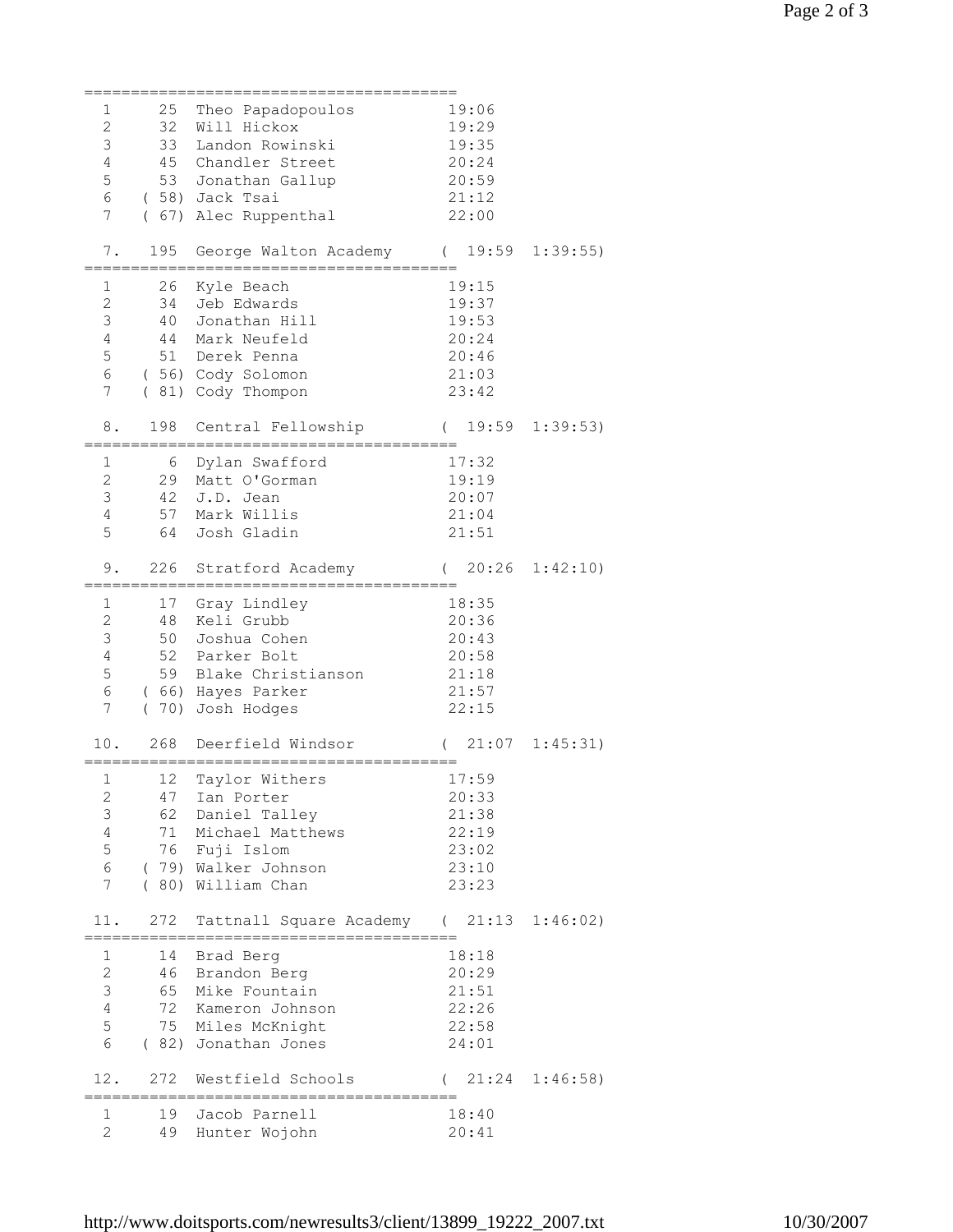| 3<br>4<br>5<br>7                           | 60 | Evan Grantham<br>61 Will Walton<br>83 John Craft<br>6 (84) Jeremy Stubbs<br>(89) Hank McCord       | 21:30<br>21:37<br>24:30<br>25:03<br>28:03 |  |
|--------------------------------------------|----|----------------------------------------------------------------------------------------------------|-------------------------------------------|--|
| 13.                                        |    | 400 Sherwood Christian Academ ( $25:30$ $2:07:26$ )                                                |                                           |  |
| $\mathbf{1}$<br>2<br>3<br>4<br>5           |    | 68 Cass Stutz<br>69 Stephen Cannady<br>85 Tanner Hare<br>88 Alex Letchworth<br>90 Brandon Gonzalez | 22:03<br>22:11<br>26:49<br>28:02<br>28:21 |  |
| 14.                                        |    | 402 Southland Academy                                                                              | $(24:41 \t2:03:23)$                       |  |
| $\mathbf{1}$<br>2<br>$\mathsf 3$<br>4<br>5 | 74 | Ray Lamb<br>77 Justin Davis<br>78 Chris Bird<br>86 A.J. Bailey<br>87 Jay Angrish                   | 22:52<br>23:03<br>23:03<br>27:12<br>27:13 |  |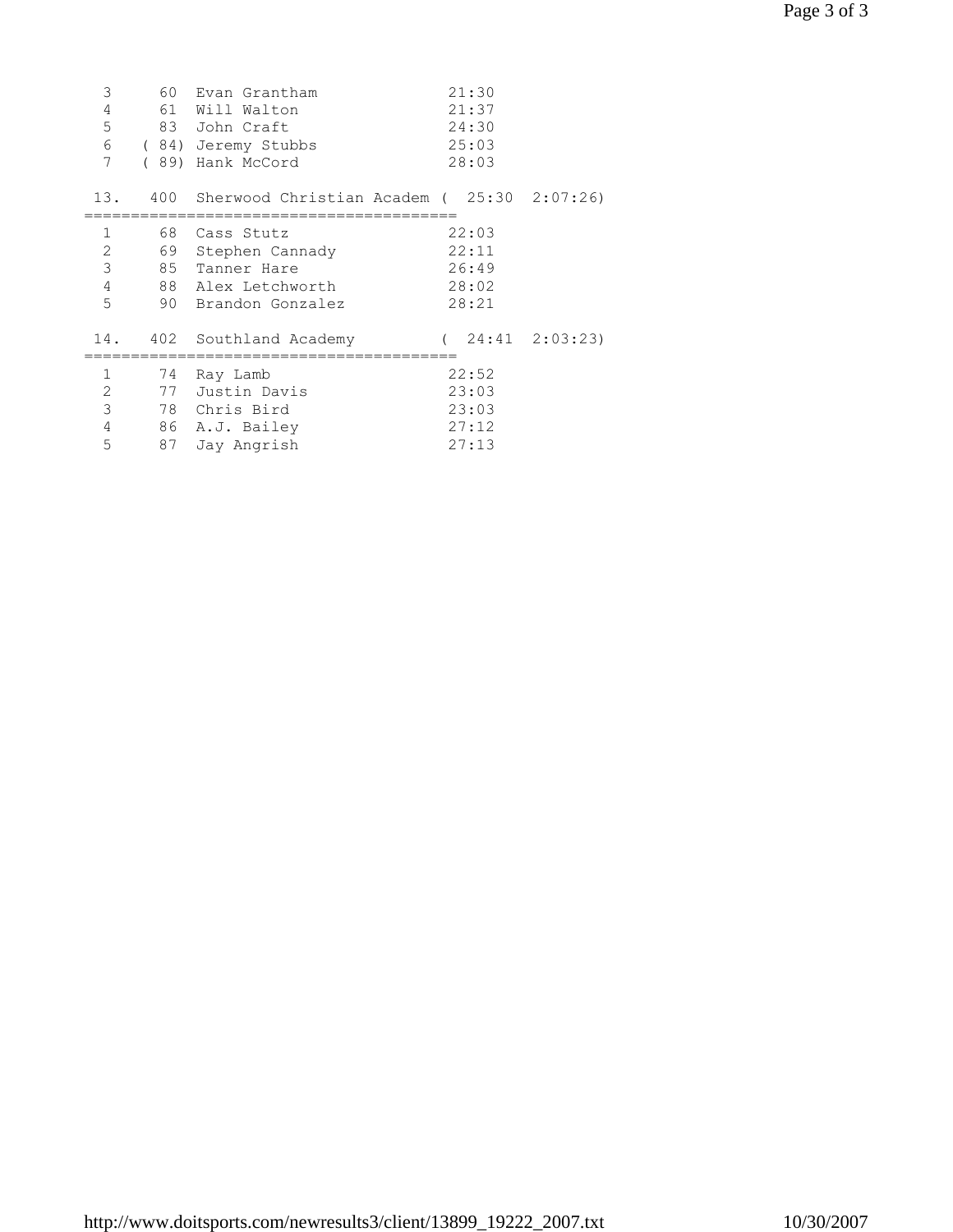## Georgia Independent Schools Association CROSS COUNTRY CHAMPIONSHIP GIRLS DIVISION AAA Georgia Industrial Children's Home Macon, GA October 29, 2007

| Place TmPl No. |                | Name                              | School                        |     | Divi Time |
|----------------|----------------|-----------------------------------|-------------------------------|-----|-----------|
| ===== ====     |                | _________________________________ |                               |     |           |
| 1              | 1              | 300 Kelly Conway                  | Deerfield Windsor             | AAA | 19:51     |
| 2              | 2              | 335 Erin Oshust                   | North Cobb Christian          | AAA | 19:54     |
| 3              | 3              | 251 Zanny Anderson                | George Walton Academy         | AAA | 20:12     |
| $\overline{4}$ | $\overline{4}$ | 457 Kendall Cowart                | Stratford Academy             | AAA | 20:22     |
| 5              | 5              | 286 Molly McBrearty               | Mount de Sales Academy        | AAA | 20:40     |
| $\epsilon$     | $\sqrt{6}$     | 336 Erin McAnnally                | North Cobb Christian          | AAA | 20:42     |
| 7              | 7              | 287 Stephanie Sawyer              | Mount de Sales Academy        | AAA | 20:48     |
| 8              | 8              | 435 Ashley Cope                   | First Presbyterian Day Sc AAA |     | 20:50     |
| 9              | 9              | 337 Jessica Loya                  | North Cobb Christian          | AAA | 21:09     |
| 10             | 10             | 458 Lee Schroder                  | Stratford Academy             | AAA | 21:14     |
| 11             | 11             | 403 Maryclaire Regan              | Augusta Preparatory           | AAA | 21:15     |
| 12             | 12             | 288 Tori Akin                     | Mount de Sales Academy        | AAA | 21:25     |
| 13             | 13             | 421 Lena White                    | Atlanta Girls School          | AAA | 21:29     |
| 14             | 14             | 437 Lanier Flanders               | First Presbyterian Day Sc AAA |     | 21:31     |
| 15             | 15             | 404 Collier McLeod                | Augusta Preparatory           | AAA | 21:34     |
| 16             | 16             | 436 Laura Hash                    | First Presbyterian Day Sc AAA |     | 21:37     |
| 17             | 17             | 460 Emmy Stroup                   | Stratford Academy             | AAA | 22:00     |
| 18             | 18             | 459 Colleen Beringer              | Stratford Academy             | AAA | 22:02     |
| 19             | 19             | 291 Julia Conforti                | Mount de Sales Academy        | AAA | 22:10     |
| 20             | 20             | 461 Mary Del Holleman             | Stratford Academy             | AAA | 22:25     |
| 21             | 21             | 322 Mallory Eubanks               | Westfield Schools             | AAA | 22:32     |
| 22             |                | 373 Sara Cannady                  | Sherwood Christian Academ AAA |     | 22:34     |
| 23             | 22             | 338 Tara Jones                    | North Cobb Christian          | AAA | 22:35     |
| 24             | 23             | 289 Christine Edwards             | Mount de Sales Academy        | AAA | 22:37     |
| 25             | 24             | 405 Kathryn Yort                  | Augusta Preparatory           | AAA | 22:41     |
| 26             | 25             | 463 Whitley McEachern             | Stratford Academy             | AAA | 22:44     |
| 27             | 26             | 438 Madison Ham                   | First Presbyterian Day Sc AAA |     | 22:46     |
| 28             | 27             | 406 Kathryn Peacock               | Augusta Preparatory           | AAA | 22:49     |
| 29             | 28             | 407 Laura Lemley                  | Augusta Preparatory           | AAA | 22:59     |
| 30             |                | 374 Katie Meagher                 | Sherwood Christian Academ AAA |     | 22:59     |
| 31             | 29             | 472 Stephanie Brown               | Augusta Preparatory           | AAA | 23:04     |
| 32             | 30             | 321 Leigh James                   | Westfield Schools             | AAA | 23:09     |
| 33             | 31             | 253 Zoie Mitchell                 | George Walton Academy         | AAA | 23:22     |
| 34             | 32             | 292 Maggie O'Brien                | Mount de Sales Academy        | AAA | 23:29     |
| 35             | 33             | 301 Emily Stubbs                  | Deerfield Windsor             | AAA | 23:36     |
| 36             | 34             | 339 Cambree Rose                  | North Cobb Christian          | AAA | 23:40     |
| 37             | 35             | 408 Kelley Peel                   | Augusta Preparatory           | AAA | 23:44     |
| 38             | 36             | 462 Lisa Suh                      | Stratford Academy             | AAA | 23:49     |
| 39             | 37             | 252 Tori Williams                 | George Walton Academy         | AAA | 23:54     |
| 40             | 38             | 254 Katy Bradley                  | George Walton Academy         | AAA | 24:03     |
| 41             | 39             | 290 Christine Bernal              | Mount de Sales Academy        | AAA | 24:03     |
| 42             | 40             | 440 Jessica Flemin                | First Presbyterian Day Sc AAA |     | 24:12     |
| 43             | 41             | 208 Sherri-Anne Forde             | Dominion Christian            | AAA | 24:15     |
| 44             | 42             | 255 Lindsey Etheredge             | George Walton Academy         | AAA | 24:20     |
| 45             | 43             | 205 Paisley Burklow               | Dominion Christian            | AAA | 24:22     |
| 46             | 44             | 423 Izzy Betances                 | Atlanta Girls School          | AAA | 24:23     |
| 47             | 45             | 303 Caroline Hawkins              | Deerfield Windsor             | AAA | 24:27     |
| 48             | 46             | 302 Ivy Puckett                   | Deerfield Windsor             | AAA | 24:28     |
| 49             | 47             | 209 Sonya Leckman                 | Dominion Christian            | AAA | 24:31     |
| 50             |                | 531 Lindsay Klein                 | Weber School                  | AAA | 24:31     |
| 51             | 48             | 256 Ashley Williams               | George Walton Academy         | AAA | 24:34     |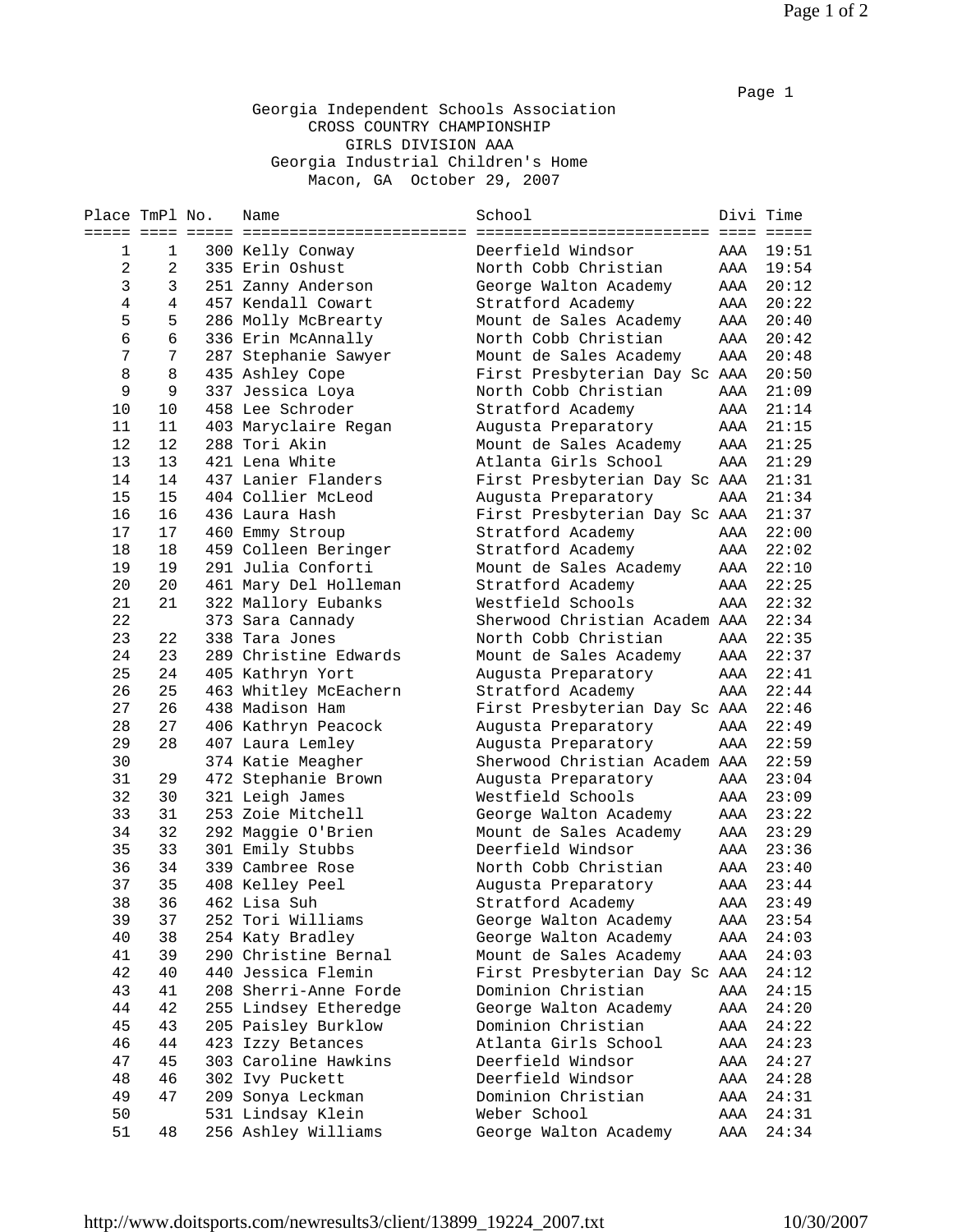| 52 | 49 | 207 Kelsey Bell        | Dominion Christian            | AAA | 24:42 |
|----|----|------------------------|-------------------------------|-----|-------|
| 53 | 50 | 305 Miranda Phillips   | Deerfield Windsor             | AAA | 25:00 |
| 54 | 51 | 422 Elizabeth Fenton   | Atlanta Girls School          | AAA | 25:06 |
| 55 | 52 | 439 Michelle Prather   | First Presbyterian Day Sc AAA |     | 25:06 |
| 56 | 53 | 306 Lauren Fulford     | Deerfield Windsor             | AAA | 25:10 |
| 57 | 54 | 441 Ashley Blann       | First Presbyterian Day Sc AAA |     | 25:13 |
| 58 | 55 | 211 Suzanne Johnson    | Dominion Christian            | AAA | 25:22 |
| 59 | 56 | 206 April Tolley       | Dominion Christian            | AAA | 25:33 |
| 60 | 57 | 219 Kristi Davenport   | Southland Academy             | AAA | 25:36 |
| 61 | 58 | 257 Jennifer Minick    | George Walton Academy         | AAA | 25:49 |
| 62 |    | 419 Casey Reeder       | Tattnall Square Academy       | AAA | 25:56 |
| 63 | 59 | 210 Gaby Lamas         | Dominion Christian            | AAA | 26:00 |
| 64 | 60 | 507 Grace Falldine     | Central Fellowship            | AAA | 26:32 |
| 65 | 61 | 340 Alex Chambers      | North Cobb Christian          | AAA | 27:00 |
| 66 | 62 | 304 Hannah Stern       | Deerfield Windsor             | AAA | 27:02 |
| 67 | 63 | 508 Alicia Fisher      | Central Fellowship            | AAA | 27:02 |
| 68 |    | 418 Rebecca Hutchinson | Tattnall Square Academy       | AAA | 27:17 |
| 69 | 64 | 220 Mary Kate Hayes    | Southland Academy             | AAA | 27:18 |
| 70 | 65 | 221 Shelley Fallon     | Southland Academy             | AAA | 27:31 |
| 71 | 66 | 325 Kim Campbell       | Westfield Schools             | AAA | 27:59 |
| 72 | 67 | 424 Sophie Hutton      | Atlanta Girls School          | AAA | 27:59 |
| 73 | 68 | 505 Katelyn Barnard    | Central Fellowship            | AAA | 28:56 |
| 74 | 69 | 323 Cally Brown        | Westfield Schools             | AAA | 28:59 |
| 75 | 70 | 324 Lizzie Stokes      | Westfield Schools             | AAA | 29:07 |
| 76 |    | 420 Bethany Oxford     | Tattnall Square Academy       | AAA | 29:32 |
| 77 | 71 | 509 Taylor Fullington  | Central Fellowship            | AAA | 29:38 |
| 78 | 72 | 506 Ashley Cork        | Central Fellowship            | AAA | 29:53 |
| 79 | 73 | 224 Kaitlyn Alston     | Southland Academy             | AAA | 30:35 |
| 80 | 74 | 426 Megan McWilliams   | Atlanta Girls School          | AAA | 30:37 |
| 81 | 75 | 425 Halle Steele       | Atlanta Girls School          | AAA | 30:45 |
| 82 | 76 | 225 Maggie Fletcher    | Southland Academy             | AAA | 31:03 |
| 83 | 77 | 222 Jordan Burnette    | Southland Academy             | AAA | 31:20 |
| 84 | 78 | 326 Elizabeth Campbell | Westfield Schools             | AAA | 31:22 |
| 85 | 79 | 510 Ruthie Queen       | Central Fellowship            | AAA | 34:29 |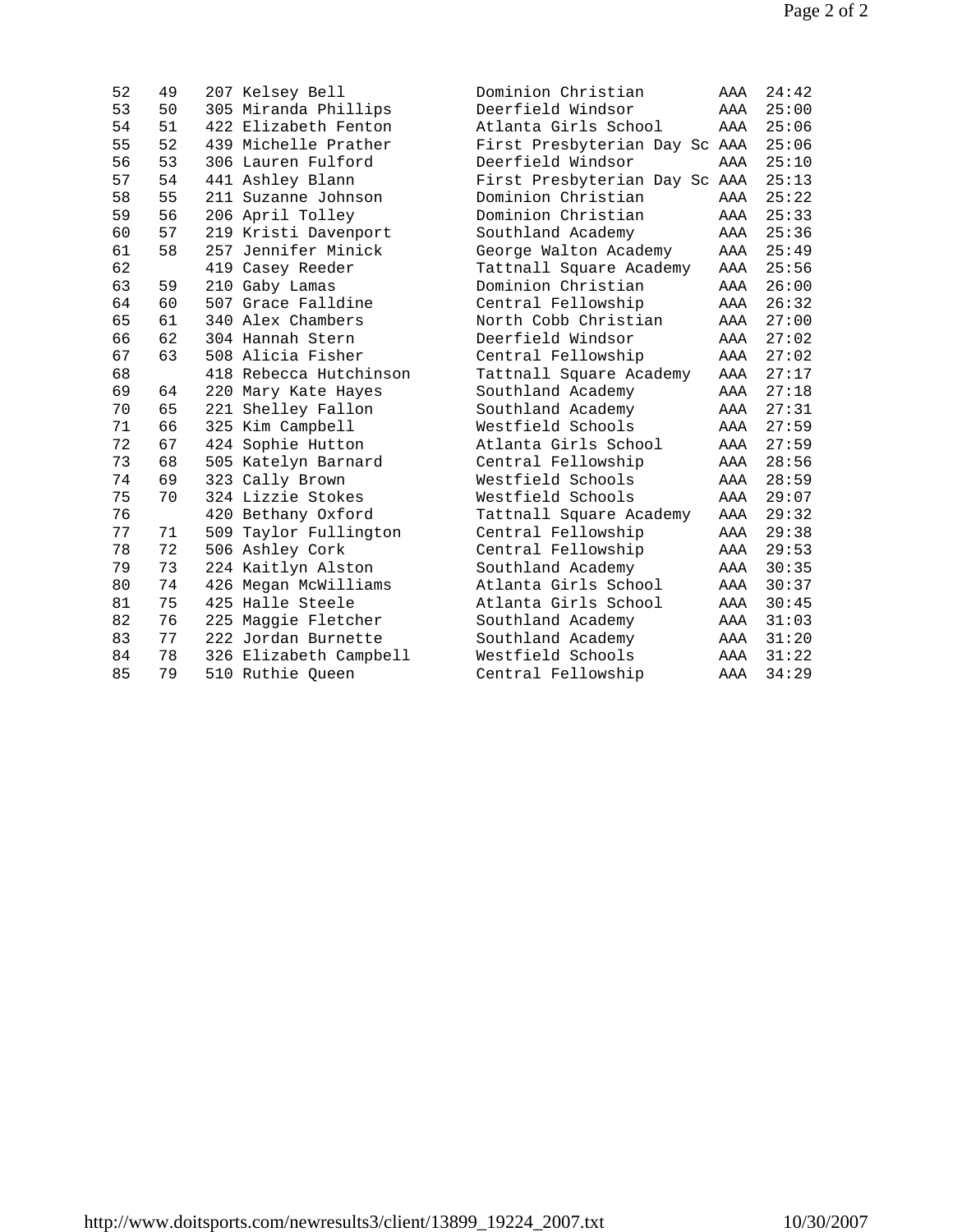Georgia Independent Schools Association CROSS COUNTRY CHAMPIONSHIP GIRLS DIVISION AAA Georgia Industrial Children's Home Macon, GA October 29, 2007

\*\*\*\*\*\*\*\*\*\*\* GIRLS AAA TEAM SCORES \*\*\*\*\*\*\*\*\*\*

| 1.                                                                                       | 66                              | Mount de Sales Academy (21:32                                                                                                                             |                                                                        | 1:47:40)          |
|------------------------------------------------------------------------------------------|---------------------------------|-----------------------------------------------------------------------------------------------------------------------------------------------------------|------------------------------------------------------------------------|-------------------|
| 1<br>$\mathbf{2}$<br>$\mathsf 3$<br>$\overline{4}$<br>5<br>6<br>7                        | 5<br>7<br>12<br>19<br>23        | Molly McBrearty<br>Stephanie Sawyer<br>Tori Akin<br>Julia Conforti<br>Christine Edwards<br>(32) Maggie O'Brien<br>(39) Christine Bernal                   | 20:40<br>20:48<br>21:25<br>22:10<br>22:37<br>23:29<br>24:03            |                   |
| $2$ .                                                                                    | 69                              | Stratford Academy                                                                                                                                         | (                                                                      | $21:37$ $1:48:03$ |
| 1<br>$\mathbf{2}$<br>3<br>$\overline{4}$<br>5<br>6<br>7                                  | 4<br>10<br>17                   | Kendall Cowart<br>Lee Schroder<br>Emmy Stroup<br>18 Colleen Beringer<br>20 Mary Del Holleman<br>(25) Whitley McEachern<br>$(36)$ Lisa Suh                 | 20:22<br>21:14<br>22:00<br>22:02<br>22:25<br>22:44<br>23:49            |                   |
| 3.                                                                                       | 73                              | North Cobb Christian                                                                                                                                      | (21:36)                                                                | 1:48:00)          |
| 1<br>$\overline{c}$<br>$\mathfrak{Z}$<br>$\overline{4}$<br>$\mathsf S$<br>6<br>4.        | $\mathbf{2}$<br>22<br>34<br>104 | Erin Oshust<br>6 Erin McAnnally<br>9 Jessica Loya<br>Tara Jones<br>Cambree Rose<br>(61) Alex Chambers<br>First Presbyterian Day Sc (22:12                 | 19:54<br>20:42<br>21:09<br>22:35<br>23:40<br>27:00                     | 1:50:56           |
| 1<br>$\overline{2}$<br>3<br>4<br>$\mathsf S$<br>6<br>7<br>5 <sub>1</sub>                 | $\,8\,$<br>14<br>16<br>26       | Ashley Cope<br>Lanier Flanders<br>Laura Hash<br>Madison Ham<br>40 Jessica Flemin<br>(52) Michelle Prather<br>(54) Ashley Blann<br>105 Augusta Preparatory | 20:50<br>21:31<br>21:37<br>22:46<br>24:12<br>25:06<br>25:13<br>(22:16) | 1:51:18)          |
| 1<br>$\mathbf{2}$<br>$\mathsf 3$<br>$\overline{4}$<br>$\mathsf S$<br>6<br>$\overline{7}$ | 11<br>$15$<br>24<br>27<br>28    | Maryclaire Regan<br>Collier McLeod<br>Kathryn Yort<br>Kathryn Peacock<br>Laura Lemley<br>(29) Stephanie Brown<br>(35) Kelley Peel                         | 21:15<br>21:34<br>22:41<br>22:49<br>22:59<br>23:04<br>23:44            |                   |
| 6.                                                                                       | 151                             | George Walton Academy                                                                                                                                     | 23:11<br>$\left($                                                      | 1:55:51)          |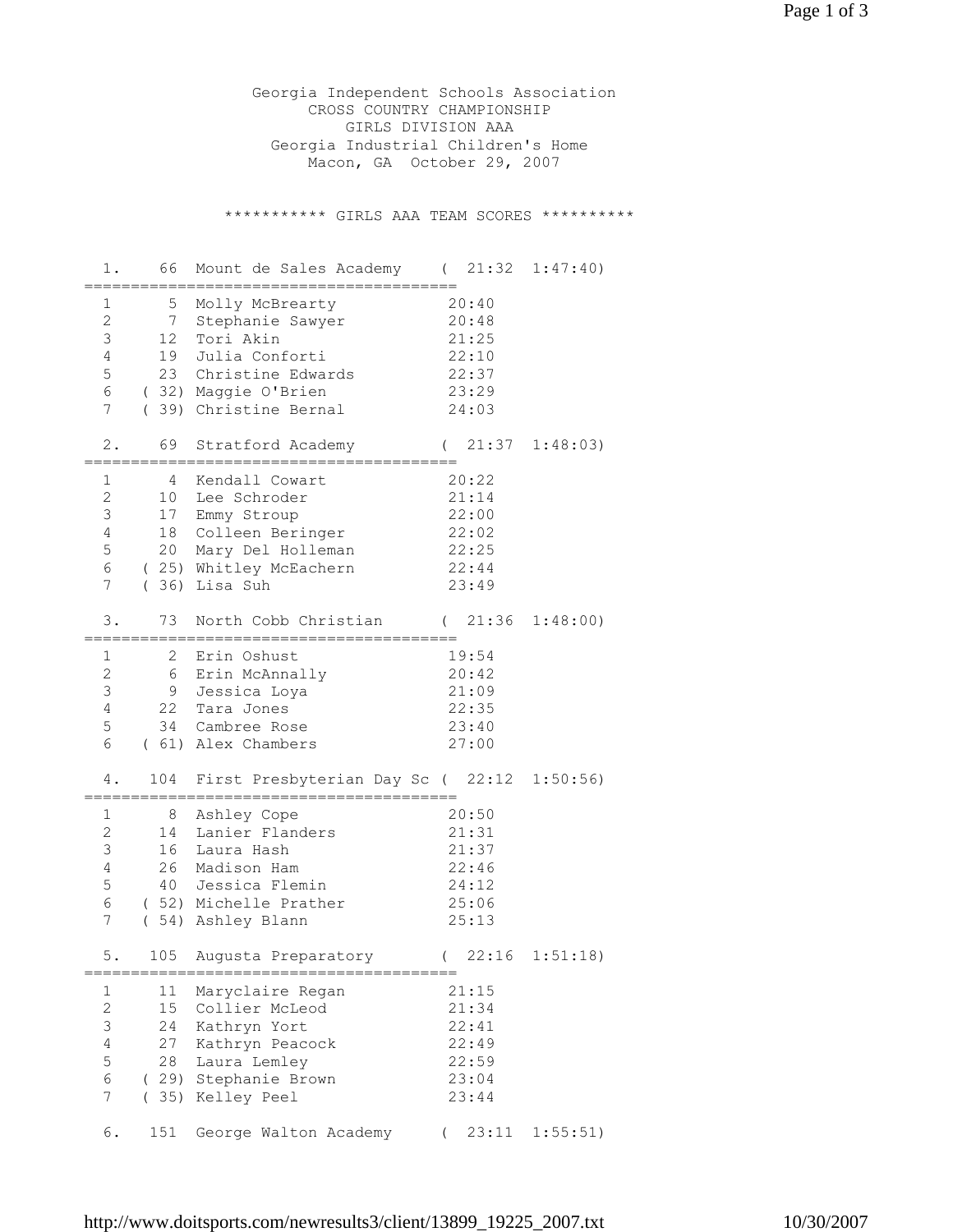| 1                   | 3        | Zanny Anderson                      | 20:12               |          |
|---------------------|----------|-------------------------------------|---------------------|----------|
| $\overline{c}$      |          | 31 Zoie Mitchell                    | 23:22               |          |
| $\mathsf 3$         |          | 37 Tori Williams                    | 23:54               |          |
| $\overline{4}$      |          | 38 Katy Bradley                     | 24:03               |          |
| 5                   |          | 42 Lindsey Etheredge                | 24:20               |          |
| 6                   |          | (48) Ashley Williams                | 24:34               |          |
| 7                   |          |                                     |                     |          |
|                     |          | (58) Jennifer Minick                | 25:49               |          |
| 7.                  | 175      | Deerfield Windsor                   | (23:29)             | 1:57:22) |
|                     |          | ;==========================         |                     |          |
| 1                   | 1        |                                     | 19:51               |          |
| $\overline{c}$      |          | Kelly Conway<br>33 Emily Stubbs     | 23:36               |          |
| 3                   |          | 45 Caroline Hawkins                 | 24:27               |          |
| $\overline{4}$      |          | 46 Ivy Puckett                      | 24:28               |          |
| 5                   |          | 50 Miranda Phillips                 | 25:00               |          |
| 6                   |          |                                     |                     |          |
|                     |          | (53) Lauren Fulford                 | 25:10               |          |
| 7                   |          | (62) Hannah Stern                   | 27:02               |          |
|                     | 235      |                                     |                     |          |
| 8.                  |          | Dominion Christian                  | $(24:39 \t2:03:12)$ |          |
|                     |          |                                     |                     |          |
| 1                   | 41       | Sherri-Anne Forde                   | 24:15               |          |
| $\mathbf{2}$        |          | 43 Paisley Burklow                  | 24:22               |          |
| 3                   | 47       | Sonya Leckman                       | 24:31               |          |
| $\overline{4}$      |          | 49 Kelsey Bell                      | 24:42               |          |
| 5                   |          | 55 Suzanne Johnson                  | 25:22               |          |
| 6                   |          | (56) April Tolley                   | 25:33               |          |
| 7                   |          | (59) Gaby Lamas                     | 26:00               |          |
|                     |          |                                     |                     |          |
| 9.                  | 249      | Atlanta Girls School                | $(25:55 \t2:09:34)$ |          |
|                     |          |                                     |                     |          |
|                     |          |                                     |                     |          |
| 1                   | 13       | Lena White                          | 21:29               |          |
| $\mathbf{2}$        | 44       | Izzy Betances                       | 24:23               |          |
| 3                   |          | 51 Elizabeth Fenton                 | 25:06               |          |
| $\overline{4}$      |          | 67 Sophie Hutton                    | 27:59               |          |
| 5                   |          | 74 Megan McWilliams                 | 30:37               |          |
| 6                   |          | (75) Halle Steele                   | 30:45               |          |
|                     |          |                                     |                     |          |
| 10.                 | 256      | Westfield Schools                   | 26:22<br>$\left($   | 2:11:46  |
|                     |          |                                     |                     |          |
| 1                   | 21       | Mallory Eubanks                     | 22:32               |          |
| $\overline{c}$      | 30       | Leigh James                         | 23:09               |          |
| 3                   | 66       | Kim Campbell                        | 27:59               |          |
| $\overline{4}$      | 69       | Cally Brown                         | 28:59               |          |
| 5                   | 70       | Lizzie Stokes                       | 29:07               |          |
| 6                   |          | (78) Elizabeth Campbell             | 31:22               |          |
|                     |          |                                     |                     |          |
| 11.                 | 334      | Central Fellowship                  | 28:25<br>$\left($   | 2:22:01) |
|                     |          |                                     |                     |          |
| 1                   | 60       | Grace Falldine                      | 26:32               |          |
| $\overline{c}$      | 63       | Alicia Fisher                       | 27:02               |          |
| $\mathsf 3$         | 68       | Katelyn Barnard                     | 28:56               |          |
| $\overline{4}$      | 71       | Taylor Fullington                   | 29:38               |          |
| 5                   | 72       | Ashley Cork                         | 29:53               |          |
| 6                   |          | (79) Ruthie Queen                   | 34:29               |          |
|                     |          |                                     |                     |          |
| 12.                 | 335      | Southland Academy                   | 28:25               | 2:22:03) |
|                     |          |                                     |                     |          |
| 1<br>$\overline{2}$ | 57<br>64 | Kristi Davenport<br>Mary Kate Hayes | 25:36<br>27:18      |          |